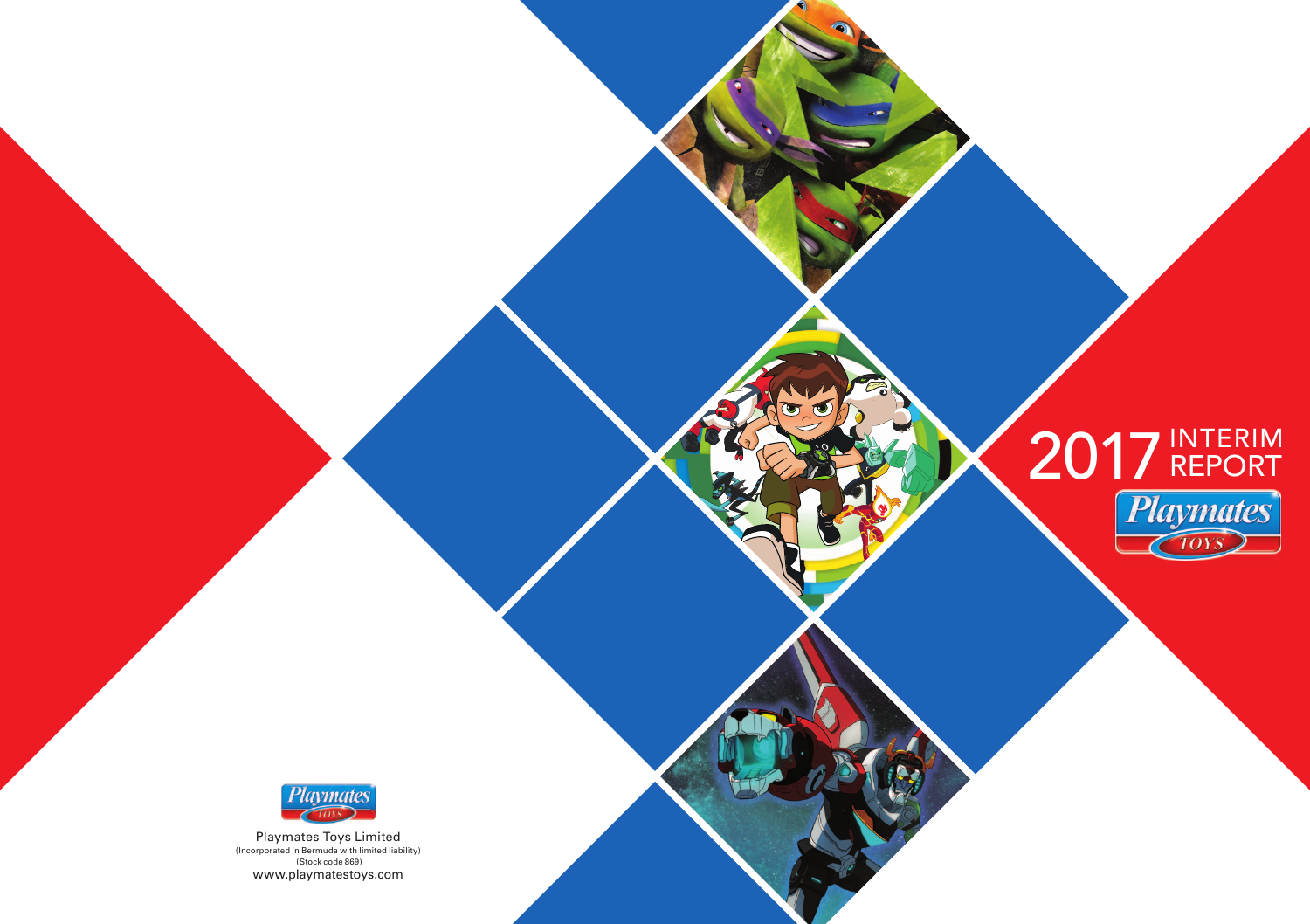# **CONTENTS**

**Management Discussion and Analysis**

| гланадениент ризсиззют ани генатуэгэ                                                                                  |    |
|-----------------------------------------------------------------------------------------------------------------------|----|
| <b>Highlights</b>                                                                                                     | 2  |
| <b>Brand Overview</b>                                                                                                 | 3  |
| <b>Condensed Consolidated Financial Information</b>                                                                   |    |
| <b>Condensed Consolidated Income Statement and</b><br><b>Condensed Consolidated Statement of Comprehensive Income</b> | 5  |
| <b>Condensed Consolidated Statement of Financial Position</b>                                                         | 6  |
| <b>Condensed Consolidated Cash Flow Statement</b>                                                                     | 7  |
| <b>Condensed Consolidated Statement of Changes in Equity</b>                                                          | 8  |
| Notes to the Condensed Consolidated Financial Information                                                             | 10 |
| <b>Information Provided in Accordance with the Listing Rules</b>                                                      | 21 |
| <b>Corporate Information</b>                                                                                          | 28 |

The following trademarks and copyrights are used in the context of this report:

**Ben 10**TM **& ©** 2017 Cartoon Network. A Time Warner Company. All Rights Reserved. • **DreamWorks Animation**© 2017 DreamWorks Animation LLC. All rights reserved. • **Nickelodeon**© 2017 Viacom International Inc. All rights reserved. • **Teenage Mutant Ninja Turtles**© 2017 Viacom International Inc. All Rights Reserved. • **Rise of the Teenage Mutant Ninja Turtles**© 2017 Viacom International Inc. All Rights Reserved. • **Cartoon Network**TM & © 2017 Cartoon Network. A Time Warner Company. All Rights Reserved. • **Mysticons**© NELVANA and the Nelvana logo are trademarks of Nelvana Limited. ©2017 Corus® Entertainment Inc. All rights reserved. • **Nelvana**© NELVANA and the Nelvana logo are trademarks of Nelvana Limited. ©2017 Corus® Entertainment Inc. All rights reserved. • **The Topps Company**© – Copyright© 2017 TOPPS, All rights reserved. • **Voltron**© 2017 DreamWorks Animation LLC.© 2017 World Events Production, LLC. All rights reserved. • **Voltron: Legendary Defender**© 2017 DreamWorks Animation LLC.© 2017 World Events Production, LLC. All rights reserved. • **Netflix**<sup>©</sup> Netflix is a registered trademark of Netflix, Inc.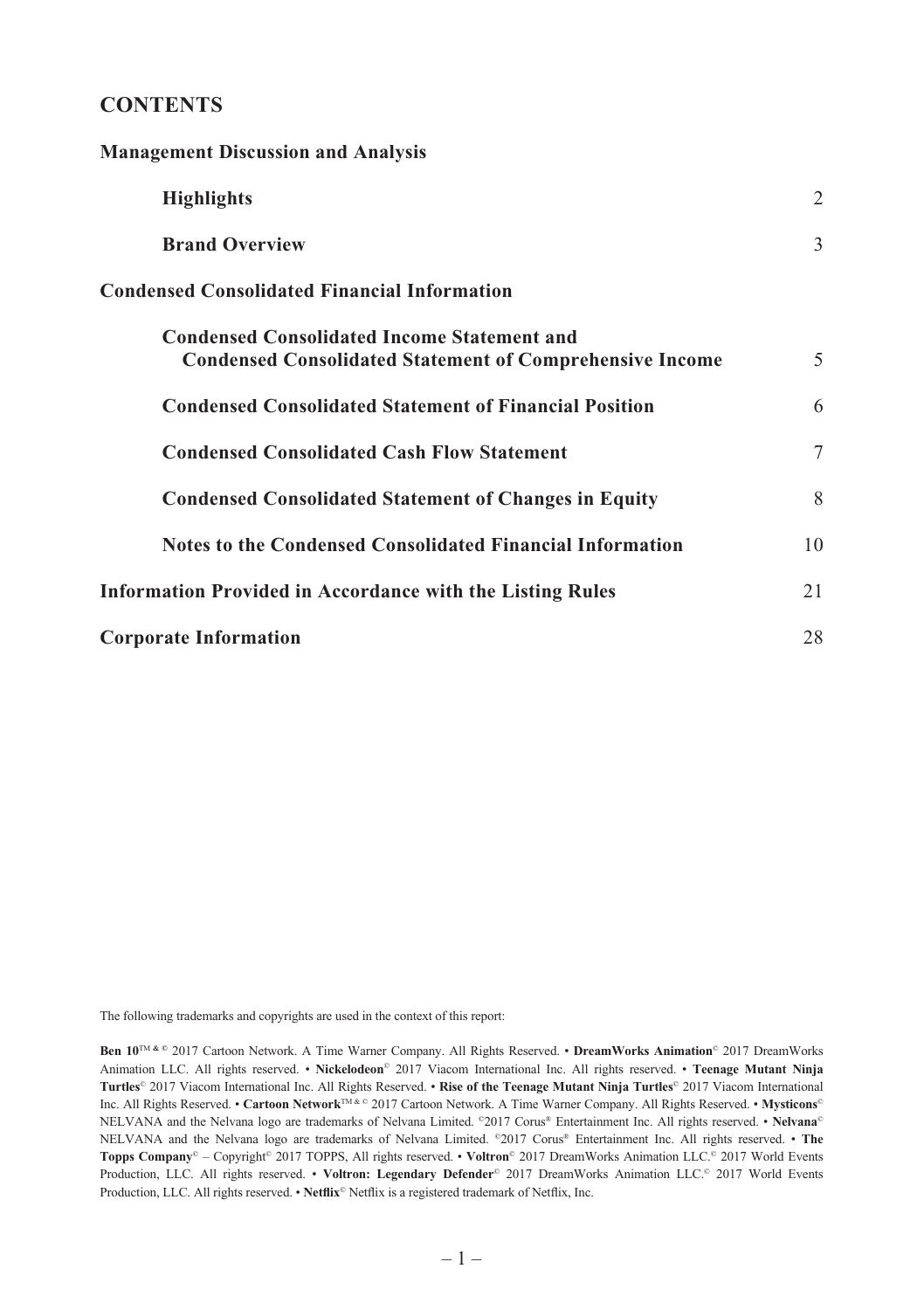# **MANAGEMENT DISCUSSION AND ANALYSIS**

# **Highlights**

| For the six months ended 30 June             | 2017<br><b>HK\$'000</b> | 2016<br><b>HK\$'000</b> |
|----------------------------------------------|-------------------------|-------------------------|
| Revenue                                      | 322,285                 | 594,651                 |
| Gross profit                                 | 180,633                 | 369,391                 |
| Operating profit                             | 34,702                  | 138,705                 |
| Profit before income tax                     | 43,813                  | 135,076                 |
| Income tax expense                           | (7, 222)                | (39, 879)               |
| Profit attributable to owners of the Company | 36,591                  | 95,197                  |
|                                              |                         |                         |
| Earnings per share                           | <b>HK</b> cents         | HK cents                |
| $-$ Basic                                    | 3.03                    | 7.86                    |
| $-Diluted$                                   | 3.01                    | 7.79                    |
| Interim dividend per share                   | 3.00                    | 5.00                    |

Playmates Toys group worldwide turnover during the first half of 2017 was HK\$322 million (same period in 2016: HK\$595 million), a decrease of 45.8% compared to the prior year period. The decrease in turnover was driven by intensified competitive pressure, whereas revenue for the corresponding period in 2016 had been boosted by shipments of products related to the *Teenage Mutant Ninja Turtles ("TMNT")* movie.

Gross profit ratio on toy sales was  $56.0\%$  (same period in 2016: 62.1%). The decrease in gross profit ratio was attributable to a higher proportion of overall sales generated in International markets with lower gross margin compared to the prior year period. Recurring operating expenses decreased by 36.7% compared to the prior year period, which included significant promotional expenses to support the **TMNT** movie.

The group reported an operating profit for the period of HK\$35 million (same period in 2016: HK\$139 million). Net profit during the first half of  $2017$  was HK\$37 million  $(same period in 2016: HK$95 million)<sup>1</sup>.$ 

<sup>&</sup>lt;sup>1</sup> The Group's effective tax rate in the first half of 2017 was lower than the same period in 2016 due to higher deferred tax credit recognized on elimination of unrealized profits on inventories during the first half of 2017. Due to the seasonal nature of the toy business, the Group's inventory balance at year end is generally lower, resulting in a reversal of the deferred tax credit and a higher effective tax rate for the full year. Please refer to Note 6 of the condensed consolidated financial information.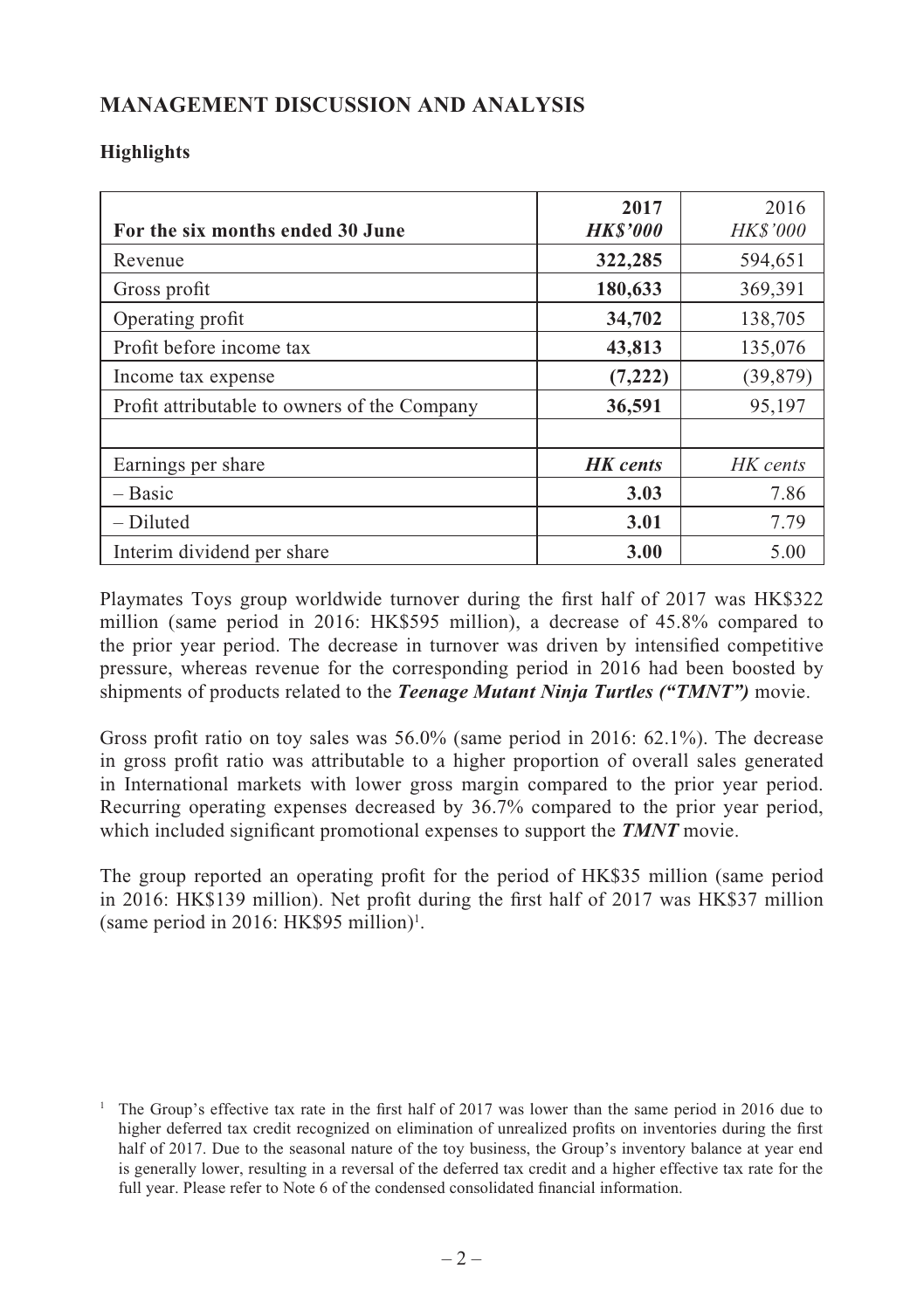According to The NPD Group, the leading provider of toys point-of-sale market research data, US retail sales of toys grew by about 3% year-on-year during the first half of 20172 . Such growth was driven to a large extent by a number of major franchises, including several competitive action adventure brands which pressured our business.

In the second half of 2017, we expect strong competitive pressure to persist. Our *TMNT* business will continue to contract year-over-year, as the brand transitions into its next iteration, *Rise of the Teenage Mutant Ninja Turtles*, launching Fall 2018. Our new brands, *Voltron* and *Ben 10*, have already begun contributing to our results, and are expected to expand in distribution during the second half of the year.

The Board declared a HK cents 3 per share interim dividend distribution.

# **Brand Overview**

### *Teenage Mutant Ninja Turtles*

Season 5 of the Nickelodeon's *TMNT* TV show continues to drive awareness of the brand. Although competitive pressures have persisted throughout 2017, with a full schedule of kid-friendly movie releases, *TMNT* has remained one of the major boys action brands in the marketplace.

In 2018, Nickelodeon will re-imagine the *TMNT* franchise in an all-new animated series, *Rise of the Teenage Mutant Ninja Turtles*. The new series, launching Fall 2018, will take the characters in a different direction with more humor, a younger and lighter feel and all-new dimensions to explore. We are developing a whole new line of *TMNT* products to be introduced in tandem with the launch of the new series.

### *Voltron*

Netflix released Season 3 of the DreamWorks Animation series *Voltron: Legendary Defender* in August 2017. The show has garnered positive reviews since its initial debut in June 2016. We launched our line of *Voltron* toys this Spring, and are continuing to develop new products for Fall 2017 and beyond.

# *Ben 10*

Cartoon Network's new *Ben 10* animated TV series premiered in selected International markets in October 2016 and across North America in April 2017. We began initial shipments of our *Ben 10* toy line during the first half of 2017, and will continue to expand distribution in the second half of the year.

<sup>&</sup>lt;sup>2</sup> Source: The NPD Group, Inc. / Retail Tracking Service, January-June 2017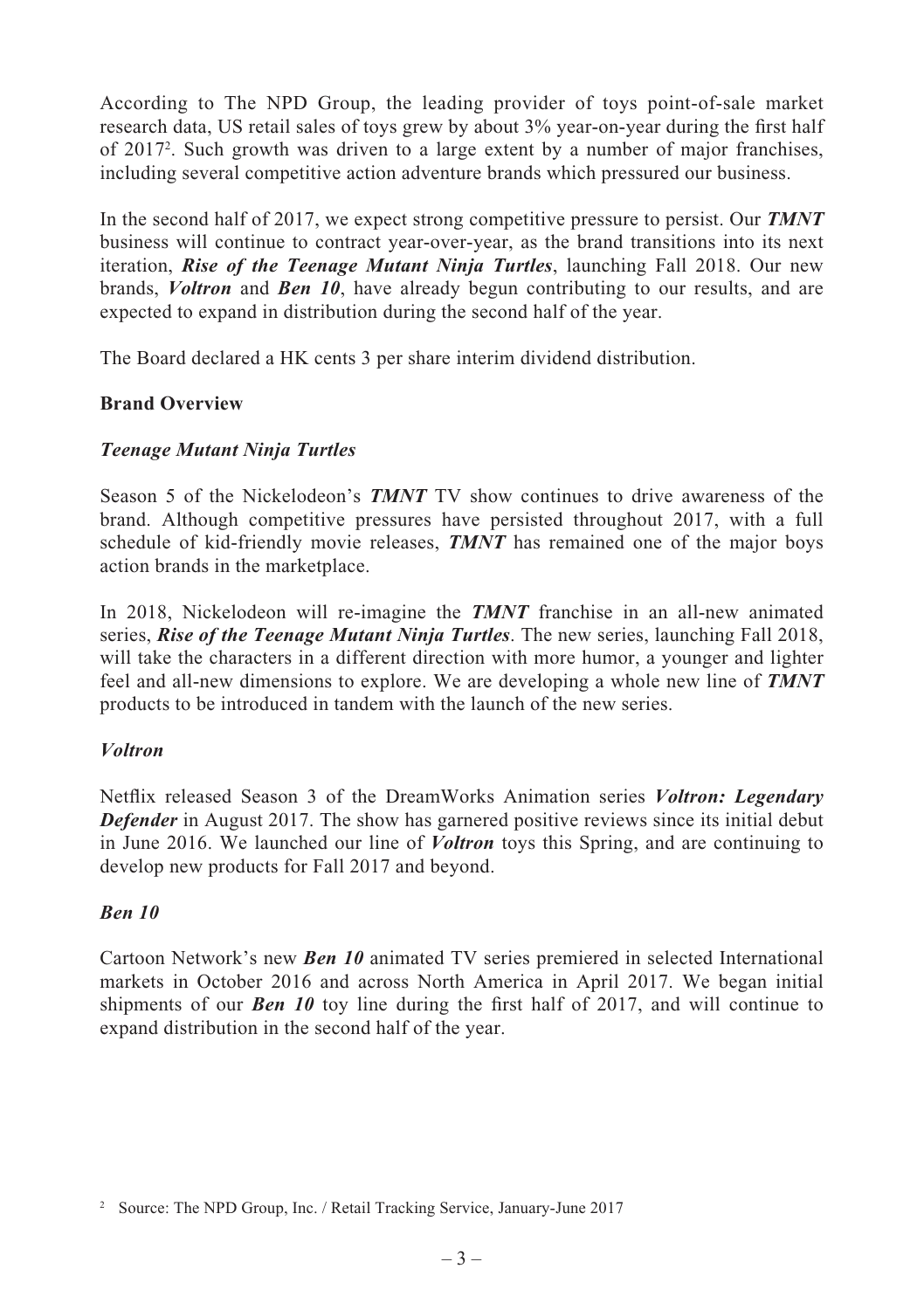## *Mysticons*

Playmates Toys will be the global master toy partner for *Mysticons*, a brand new animated action TV series targeting the girls audience developed by Nelvana Studio, in partnership with Nickelodeon and The Topps Company. The *Mysticons* TV show will debut in Fall 2017, and we are gearing up for the launch of our *Mysticons* toy line in early 2018.

We remain committed to the proven strategy of focusing our resources and efforts to manage our established brands for long term profitability, while actively pursuing selective new opportunities that are good fits for our core competence.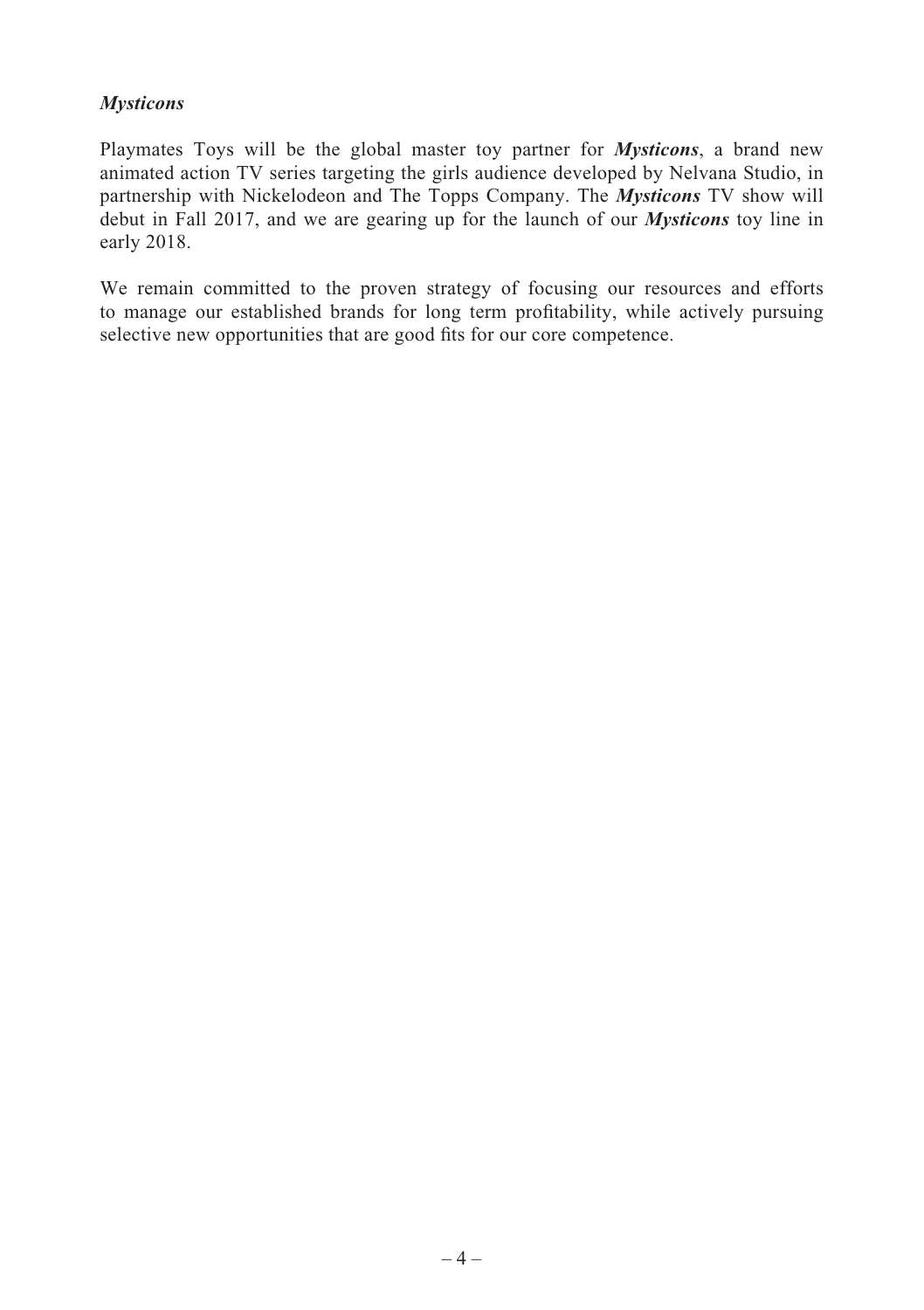# **CONDENSED CONSOLIDATED FINANCIAL INFORMATION**

# **Condensed Consolidated Income Statement and Condensed Consolidated Statement of Comprehensive Income**

*For the six months ended 30 June 2017*

|                                                                 |                |                 | <b>Unaudited</b>         |                 |
|-----------------------------------------------------------------|----------------|-----------------|--------------------------|-----------------|
|                                                                 |                |                 | Six months ended 30 June |                 |
|                                                                 |                | 2017            | 2017                     | 2016            |
|                                                                 | <b>Note</b>    | <b>USS'000</b>  | <b>HKS'000</b>           | <b>HK\$'000</b> |
|                                                                 |                | (Note $17$ )    |                          |                 |
| <b>Revenue</b>                                                  | $\mathfrak{Z}$ | 41,585          | 322,285                  | 594,651         |
| Cost of sales                                                   |                | (18, 278)       | (141, 652)               | (225,260)       |
| <b>Gross profit</b>                                             |                | 23,307          | 180,633                  | 369,391         |
| Marketing expenses                                              |                | (9,704)         | (75, 204)                | (129,088)       |
| Selling and distribution expenses                               |                | (1,626)         | (12,596)                 | (42, 491)       |
| Administration expenses                                         |                | (7, 499)        | (58, 131)                | (59, 107)       |
| <b>Operating profit</b>                                         |                | 4,478           | 34,702                   | 138,705         |
| Other net income/(loss)                                         | $\overline{4}$ | 1,362           | 10,557                   | (822)           |
| Finance costs                                                   |                | (187)           | (1, 446)                 | (2,807)         |
| Profit before income tax                                        | 5              | 5,653           | 43,813                   | 135,076         |
| Income tax expense                                              | 6              | (932)           | (7, 222)                 | (39, 879)       |
| Profit for the period and total<br>comprehensive income for the |                |                 |                          |                 |
| period attributable to owners<br>of the Company                 |                | 4,721           | 36,591                   | 95,197          |
|                                                                 |                | <b>US</b> cents | <b>HK</b> cents          | HK cents        |
| <b>Earnings per share</b><br>Basic                              | 8              | 0.39            | 3.03                     | 7.86            |
| Diluted                                                         |                | 0.39            | 3.01                     | 7.79            |
|                                                                 |                |                 |                          |                 |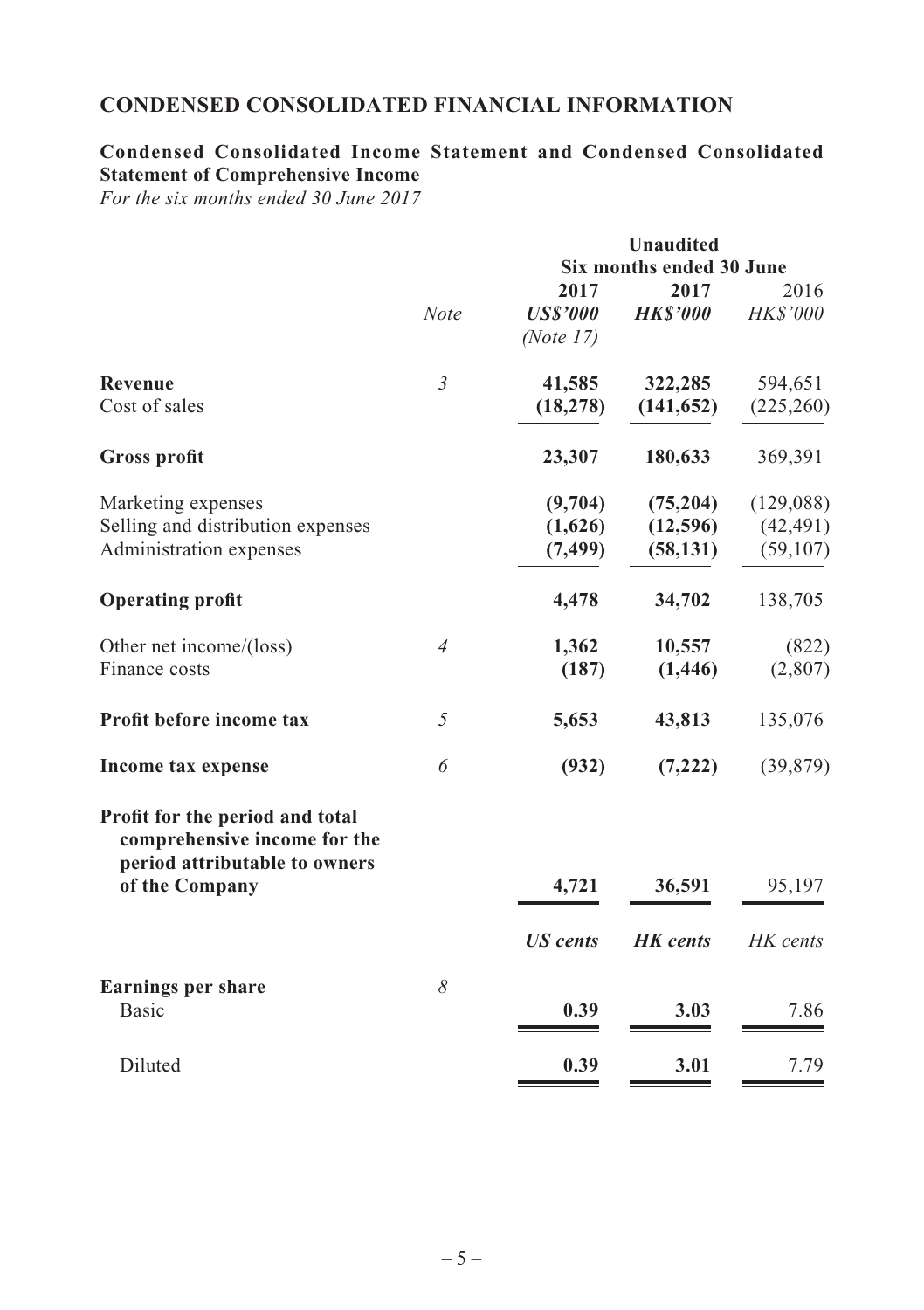# **Condensed Consolidated Statement of Financial Position**

*As at 30 June 2017*

|                                                                    |      | <b>Unaudited</b><br>30 June<br>2017 | <b>Unaudited</b><br>2017 | Audited<br>30 June 31 December<br>2016 |
|--------------------------------------------------------------------|------|-------------------------------------|--------------------------|----------------------------------------|
|                                                                    | Note | <b>US\$'000</b><br>(Note 17)        | <b>HKS'000</b>           | HK\$'000                               |
| <b>Non-current assets</b>                                          | 9    |                                     |                          |                                        |
| Property, plant and equipment<br>Interest in an associated company |      | 1,500<br>781                        | 11,622                   | 5,153<br>6,053                         |
| Deferred tax assets                                                |      | 5,346                               | 6,053<br>41,433          | 27,837                                 |
|                                                                    |      | 7,627                               | 59,108                   | 39,043                                 |
| <b>Current assets</b>                                              |      |                                     |                          |                                        |
| Inventories                                                        |      | 5,643                               | 43,736                   | 15,236                                 |
| Trade receivables<br>Deposits paid, other receivables              | 10   | 17,709                              | 137,248                  | 174,841                                |
| and prepayments                                                    |      | 3,033                               | 23,506                   | 40,962                                 |
| Taxation recoverable                                               |      | 1,679                               | 13,014                   | 22,487                                 |
| Financial assets at fair value through<br>profit or loss           |      | 1,533                               | 11,877                   | 23,195                                 |
| Cash and bank balances                                             |      | 134,192                             | 1,039,986                | 1,006,516                              |
|                                                                    |      |                                     |                          |                                        |
|                                                                    |      | 163,789                             | 1,269,367                | 1,283,237                              |
| <b>Current liabilities</b>                                         |      |                                     |                          |                                        |
| Trade payables                                                     | II   | 8,175                               | 63,360                   | 16,318                                 |
| Deposits received, other payables<br>and accrued charges           | 12   | 16,644                              | 128,983                  | 131,634                                |
| Loan from an associated company                                    |      | 752                                 | 5,831                    | 5,831                                  |
| Provisions                                                         |      | 4,756                               | 36,862                   | 37,749                                 |
| Taxation payable                                                   |      | 880                                 | 6,817                    | 4,374                                  |
|                                                                    |      | 31,207                              | 241,853                  | 195,906                                |
| Net current assets                                                 |      | 132,582                             | 1,027,514                | 1,087,331                              |
| <b>Net assets</b>                                                  |      | 140,209                             | 1,086,622                | 1,126,374                              |
| Equity                                                             |      |                                     |                          |                                        |
| Share capital                                                      | 13   | 1,555                               | 12,052                   | 12,144                                 |
| Reserves                                                           |      | 138,654                             | 1,074,570                | 1,114,230                              |
| <b>Total equity</b>                                                |      | 140,209                             | 1,086,622                | 1,126,374                              |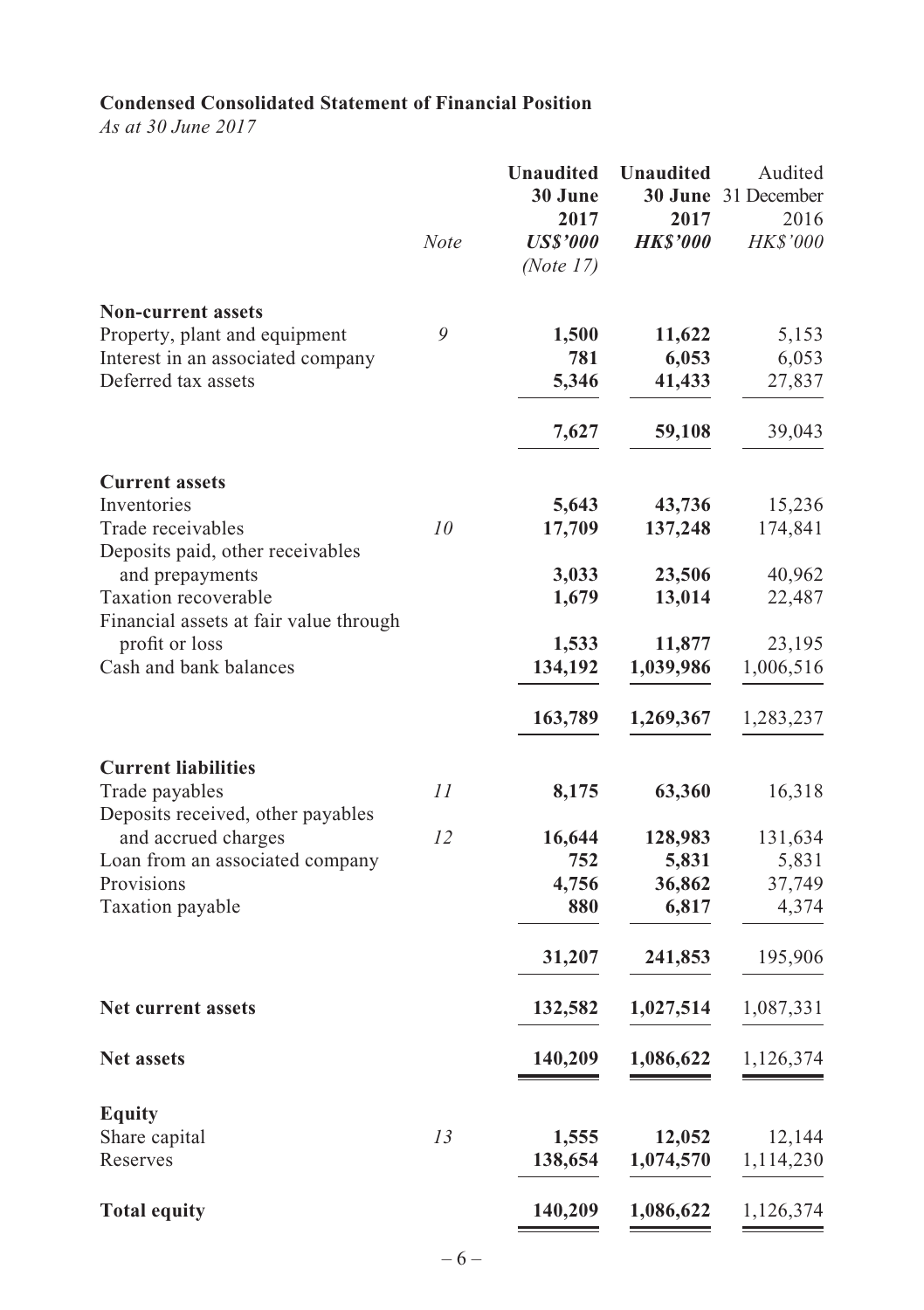# **Condensed Consolidated Cash Flow Statement**

*For the six months ended 30 June 2017*

|                                                    |                                         | <b>Unaudited</b>         |                  |  |  |
|----------------------------------------------------|-----------------------------------------|--------------------------|------------------|--|--|
|                                                    |                                         | Six months ended 30 June |                  |  |  |
|                                                    | 2017<br><b>US\$'000</b><br>(Note $17$ ) | 2017<br><b>HK\$'000</b>  | 2016<br>HK\$'000 |  |  |
| <b>Operating activities</b>                        |                                         |                          |                  |  |  |
| Cash generated from operations                     | 14,293                                  | 110,767                  | 263,678          |  |  |
| Overseas tax paid                                  | (1,149)                                 | (8,902)                  | (38, 750)        |  |  |
| Net cash generated from operating activities       | 13,144                                  | 101,865                  | 224,928          |  |  |
| <b>Investing activities</b>                        |                                         |                          |                  |  |  |
| Purchases of financial assets at fair value        |                                         |                          |                  |  |  |
| through profit or loss                             | (2,389)                                 | (18, 514)                | (7)              |  |  |
| Proceeds from disposal of financial assets         |                                         |                          |                  |  |  |
| at fair value through profit or loss               | 3,970                                   | 30,764                   | 3,810            |  |  |
| Other cash flows arising from investing activities | (555)                                   | (4,302)                  | 1,073            |  |  |
| Net cash generated from investing activities       | 1,026                                   | 7,948                    | 4,876            |  |  |
| <b>Financing activities</b>                        |                                         |                          |                  |  |  |
| Dividends paid                                     | (7, 811)                                | (60, 535)                | (60, 505)        |  |  |
| Repurchase of shares of the Company                | (2,117)                                 | (16, 408)                |                  |  |  |
| Issue of shares                                    | 77                                      | 600                      | 3,034            |  |  |
| Net cash used in financing activities              | (9, 851)                                | (76, 343)                | (57, 471)        |  |  |
| Net increase in cash and cash equivalents          | 4,319                                   | 33,470                   | 172,333          |  |  |
| Cash and cash equivalents at 1 January             | 129,873                                 | 1,006,516                | 877,487          |  |  |
| Cash and cash equivalents at 30 June               | 134,192                                 | 1,039,986                | 1,049,820        |  |  |
| Analysis of cash and cash equivalents              |                                         |                          |                  |  |  |
| Cash and bank balances                             | 134,192                                 | 1,039,986                | 1,049,820        |  |  |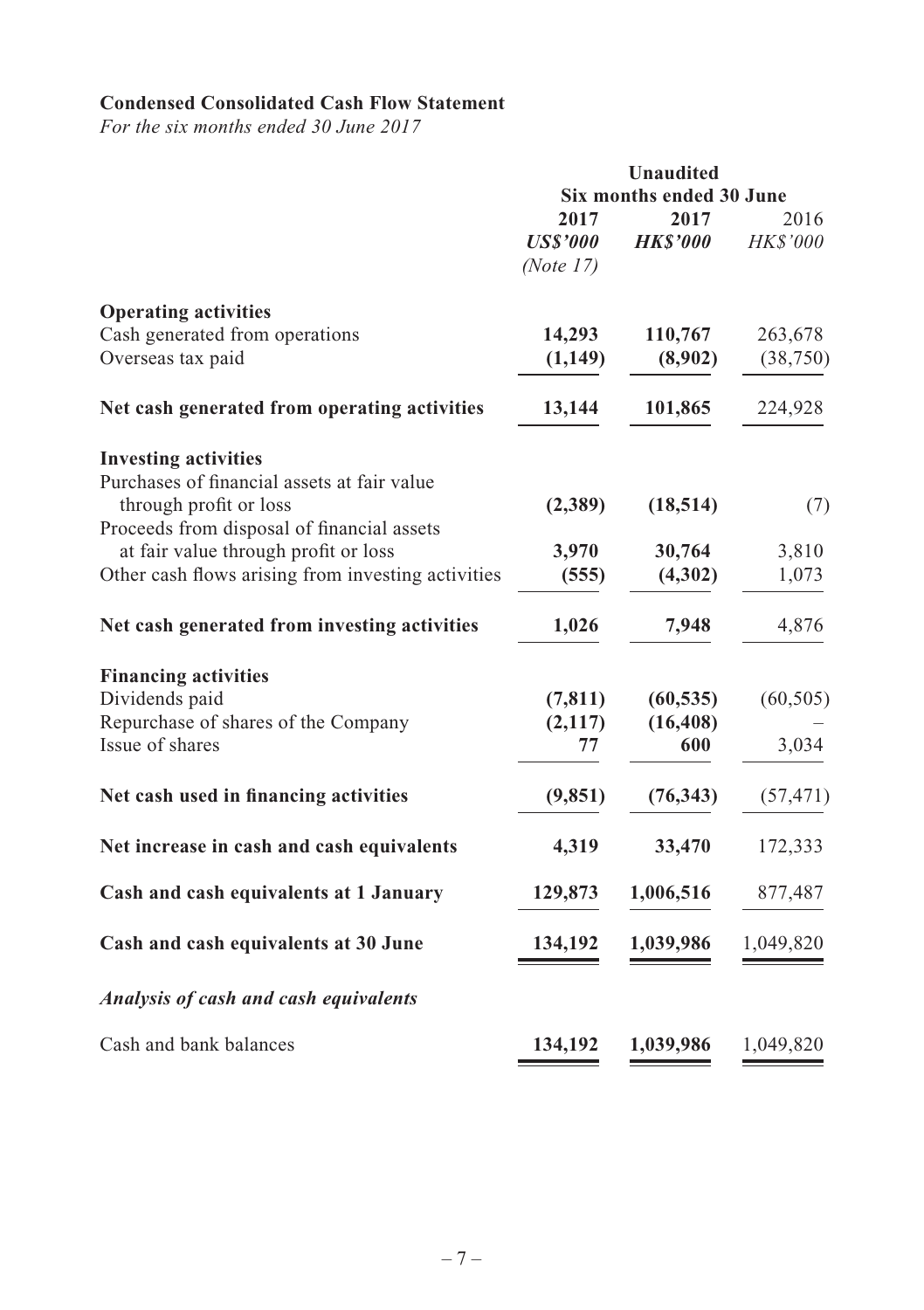# **Condensed Consolidated Statement of Changes in Equity**

*For the six months ended 30 June 2017*

|          |         | Capital    |           |           | Share-based |                                  |           |
|----------|---------|------------|-----------|-----------|-------------|----------------------------------|-----------|
| Share    | Share   | redemption | Capital   |           |             | Retained                         |           |
| capital  | premium | reserve    | reserve   | reserve   | reserve     | profits                          | Total     |
| HK\$'000 | HKS'000 | HK\$'000   | HK\$'000  | HK\$'000  | HK\$'000    | HK\$'000                         | HK\$'000  |
| 12,100   | 10,841  | 33         | 108,699   | (548)     | 10,726      | 991,774                          | 1,133,625 |
|          |         |            |           |           |             |                                  |           |
|          |         |            |           |           |             | 95,197                           | 95,197    |
|          |         |            |           |           |             |                                  |           |
|          |         |            |           |           | 508         |                                  | 508       |
| 38       | 5,116   |            |           |           | (2,120)     |                                  | 3,034     |
|          |         |            |           |           |             |                                  |           |
|          |         |            | (60, 505) |           |             |                                  | (60, 505) |
|          |         |            |           |           |             |                                  |           |
|          |         |            | 396       |           |             |                                  | 396       |
|          |         |            |           |           |             |                                  |           |
|          |         |            |           |           |             |                                  | (56, 567) |
| 12,138   | 15,957  | 33         | 48,590    | (548)     | 9,114       | 1,086,971                        | 1,172,255 |
|          | 38      | 5,116      |           | (60, 109) | Unaudited   | Exchange compensation<br>(1,612) |           |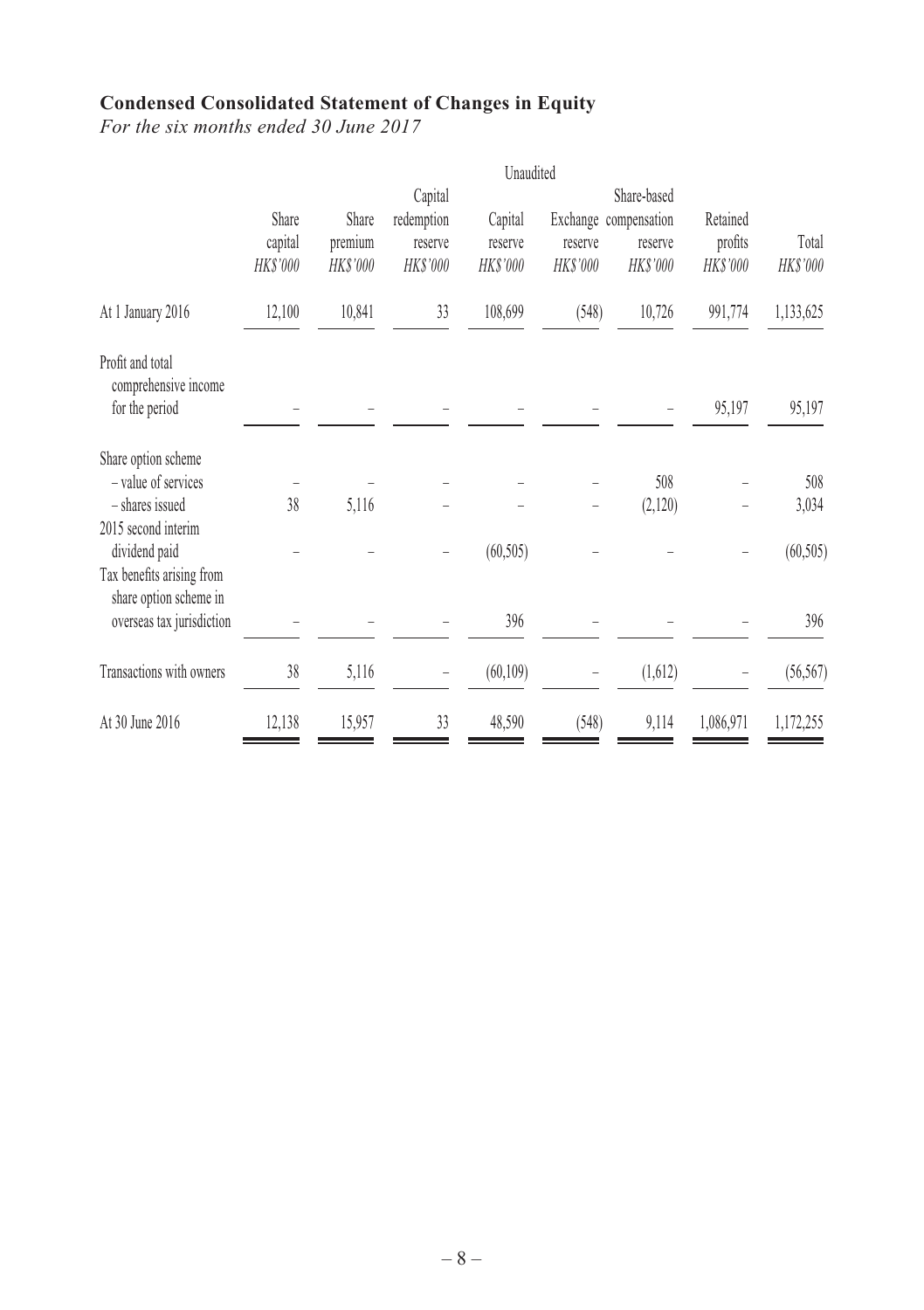|                                                         | Share<br>capital | Share<br>premium | Share<br>repurchase<br>reserve | Capital<br>redemption<br>reserve | Unaudited<br>Capital<br>reserve | Exchange<br>reserve | Share-based<br>compensation<br>reserve | Retained<br>profits | Total           |
|---------------------------------------------------------|------------------|------------------|--------------------------------|----------------------------------|---------------------------------|---------------------|----------------------------------------|---------------------|-----------------|
|                                                         | <b>HKS'000</b>   | <b>HKS'000</b>   | HKS'000                        | HKS'000                          | <b>HKS'000</b>                  | <b>HKS'000</b>      | <b>HKS'000</b>                         | HKS'000             | <b>HK\$'000</b> |
| At 1 January 2017                                       | 12,144           | 16,893           |                                | 48                               | 38,285                          | (548)               | 7,959                                  | 1,051,593           | 1,126,374       |
| Profit and total comprehensive<br>income for the period |                  |                  |                                |                                  |                                 |                     |                                        | 36,591              | 36,591          |
| Share option scheme                                     |                  |                  |                                |                                  |                                 |                     |                                        |                     |                 |
| - shares issued                                         |                  | 1,009            |                                |                                  |                                 |                     | (416)                                  |                     | 600             |
| Repurchase of shares of the Company                     | (99)             | (13, 045)        | (3,264)                        | 99                               |                                 |                     |                                        | (99)                | (16, 408)       |
| 2016 second interim dividend paid                       |                  |                  |                                |                                  |                                 |                     |                                        | (60, 535)           | (60, 535)       |
| Transactions with owners                                | (92)             | (12,036)         | (3, 264)                       | 99                               |                                 |                     | (416)                                  | (60, 634)           | (76, 343)       |
| At 30 June 2017                                         | 12,052           | 4,857            | (3,264)                        | 147                              | 38,285                          | (548)               | 7,543                                  | 1,027,550           | 1,086,622       |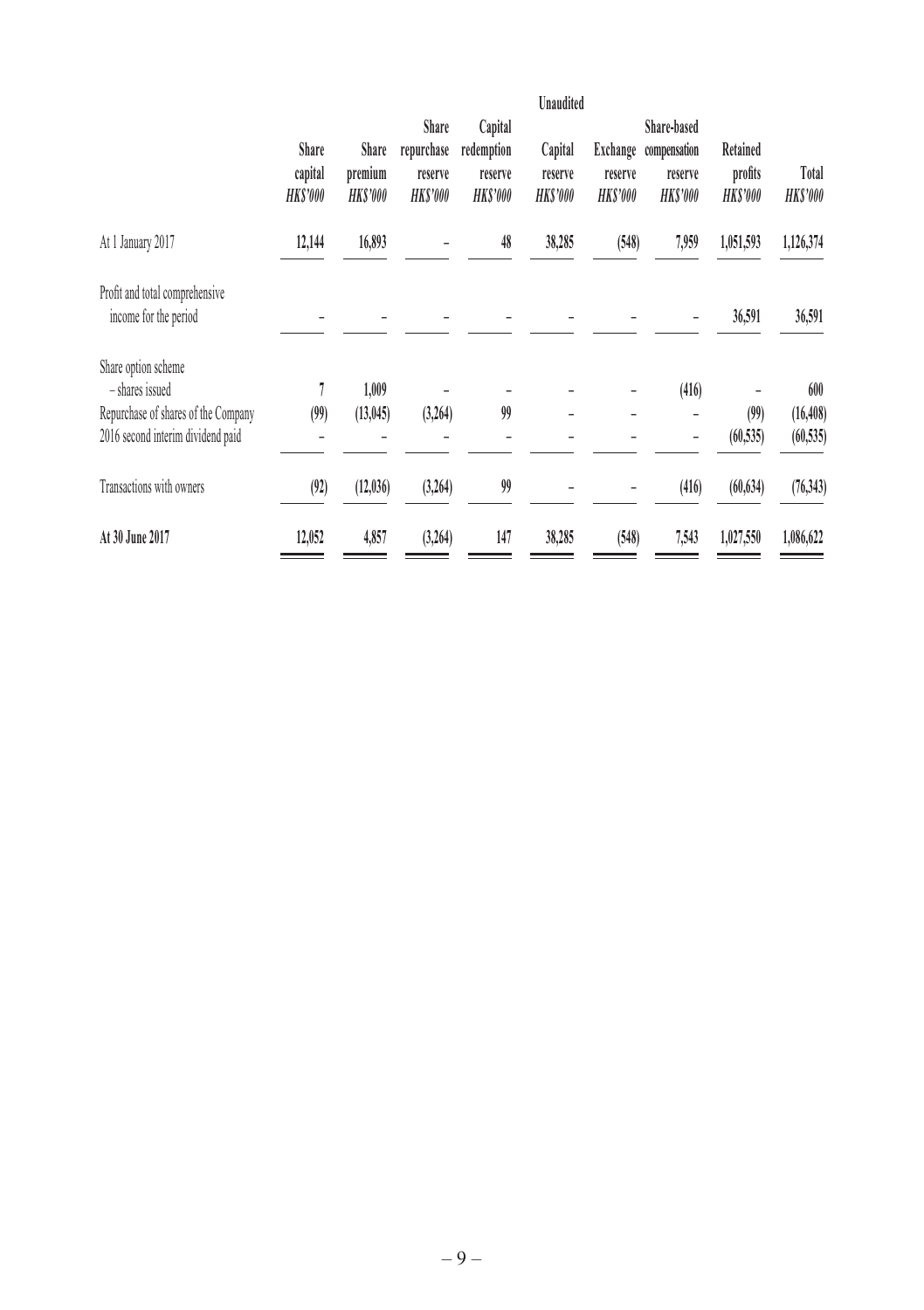## **Notes to the Condensed Consolidated Financial Information**

### **1. Basis of preparation and accounting policies**

This condensed consolidated financial information has been prepared in accordance with Hong Kong Accounting Standard 34 "Interim Financial Reporting" issued by the Hong Kong Institute of Certified Public Accountants ("HKICPA") and the applicable disclosure provisions of the Rules Governing the Listing of Securities on The Stock Exchange of Hong Kong Limited (the "Stock Exchange").

This condensed consolidated financial information should be read in conjunction with the 2016 annual financial statements.

The accounting policies used in the preparation of this condensed consolidated financial information are consistent with those used in the annual financial statements for the year ended 31 December 2016, except for the accounting policy changes that are expected to be reflected in the 2017 annual financial statements. Details of any changes in accounting policies are set out in note 2.

### **2. Changes in accounting policies**

The HKICPA has issued a number of amendments to Hong Kong Financial Reporting Standards ("HKFRSs") that are first effective for the current accounting period of the Group. None of these amendments has had a material effect on the Group's results and financial position for the current or prior periods. The Group has not applied any new standard or interpretation that is not yet effective for the current accounting period.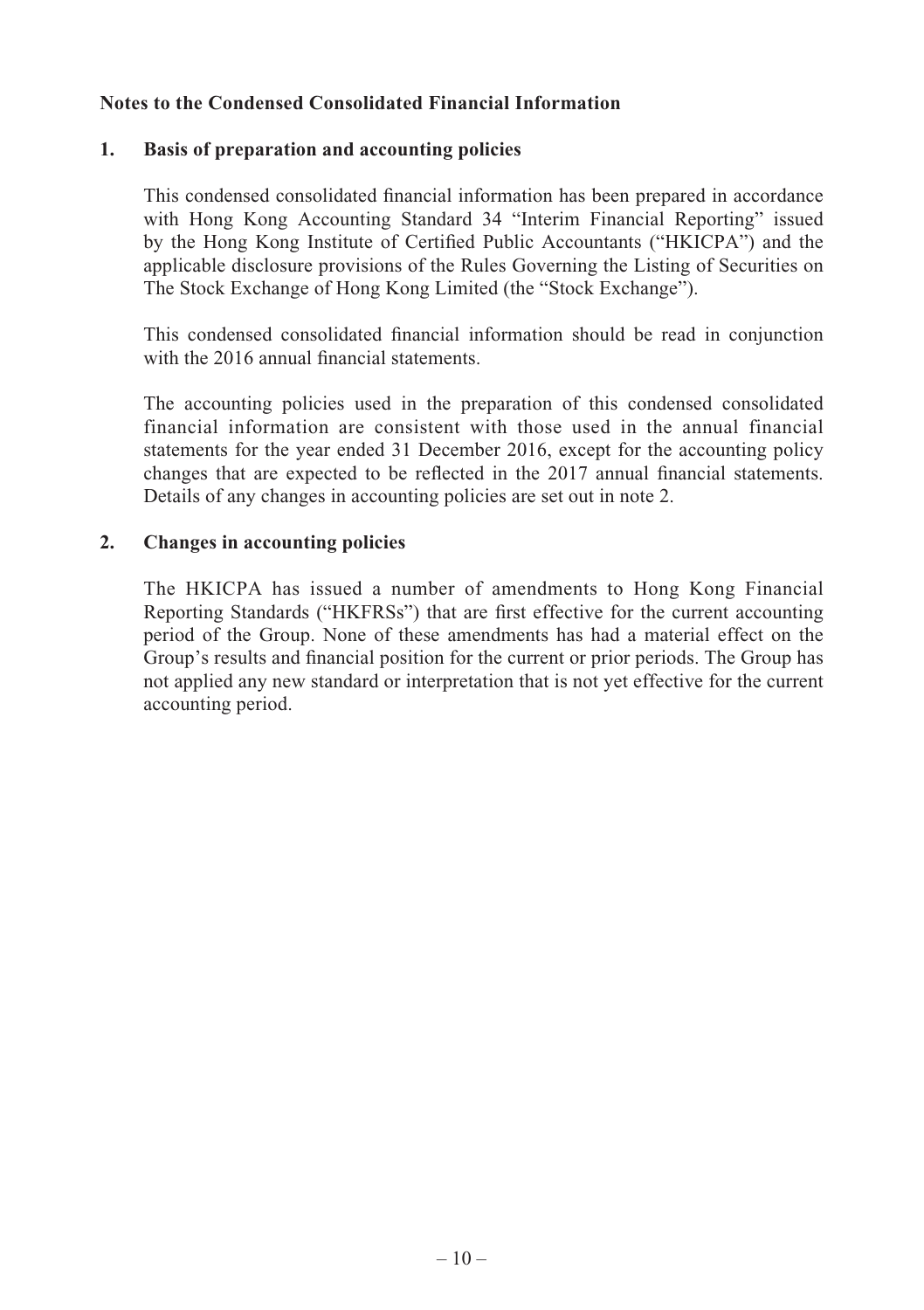### **3. Segment information**

The Group identifies operating segments and prepares segment information based on the regular internal financial information reported to the Group's senior executive management for their decisions about resources allocation to the Group's business components and for their review of the performance of those components. Based on the internal reports reviewed by the senior executive management of the Group that are used to make strategic decision, the only operating segment of the Group is design, development, marketing and distribution of toys and family entertainment activity products. No separate analysis of the reportable segment profit/loss before income tax, reportable segment assets and reportable segment liabilities by operating segment are presented.

### **3.1 Geographical information**

The following table sets out information about the geographical location of (i) the Group's revenue and (ii) the Group's property, plant and equipment, and interest in an associated company ("specified non-current assets"). The geographical location of revenue is based on the country in which the customer is located. The geographical location of the specified non-current assets is based on the physical location of the assets in case of property, plant and equipment, and the location of operation in case of interest in an associated company.

|                         |                          |                 |                 | <b>Specified</b>   |
|-------------------------|--------------------------|-----------------|-----------------|--------------------|
|                         | Revenue                  |                 |                 | non-current assets |
|                         | Six months ended 30 June |                 | 30 June         | 31 December        |
|                         | 2017                     | 2016            | 2017            | 2016               |
|                         | <b>HKS'000</b>           | <b>HK\$'000</b> | <b>HK\$'000</b> | <b>HK\$'000</b>    |
| Hong Kong               |                          |                 |                 |                    |
| (place of domicile)     | 485                      | 304             | 14,621          | 7,473              |
| Americas                |                          |                 |                 |                    |
| $-U.S.A.$               | 213,497                  | 431,169         | 3,054           | 3,733              |
| $-$ Others              | 19,800                   | 35,759          |                 |                    |
| Europe                  | 64,292                   | 77,531          |                 |                    |
| Asia Pacific other than |                          |                 |                 |                    |
| Hong Kong               | 21,390                   | 44,454          |                 |                    |
| Others                  | 2,821                    | 5,434           |                 |                    |
|                         | 321,800                  | 594,347         | 3,054           | 3,733              |
|                         | 322,285                  | 594,651         | 17,675          | 11,206             |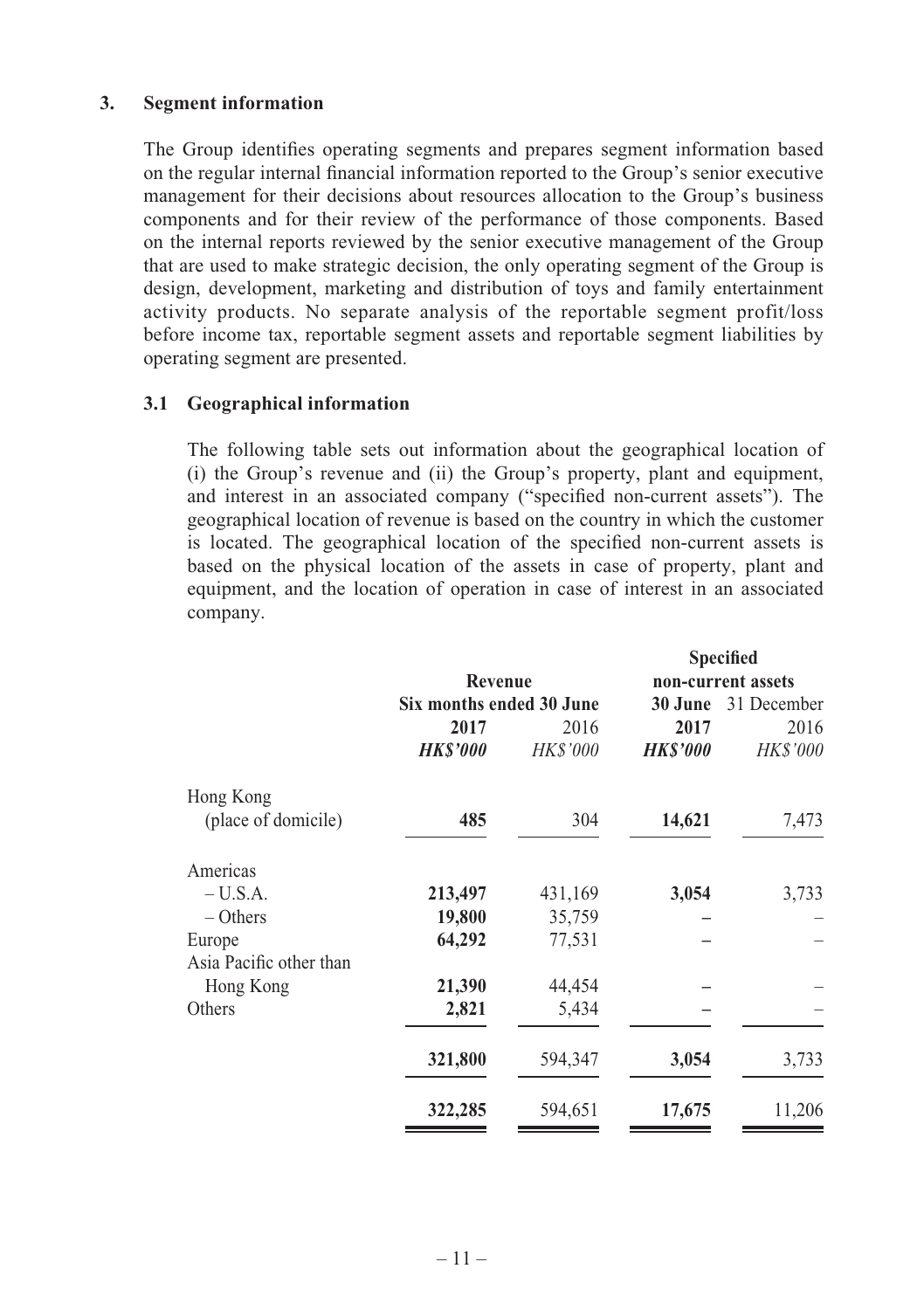## **3.2 Major customers**

The Group's customer base is diversified and includes four (2016: three) customers with each of whom transactions have exceeded 10% of the Group's total revenue. Revenue from sales to each of these customers amounted to approximately HK\$82,403,000, HK\$54,257,000, HK\$51,609,000 and HK\$39,079,000 (2016: HK\$214,708,000, HK\$92,016,000 and HK\$70,284,000) respectively.

## **4. Other net income/(loss)**

|                                                   | Six months ended 30 June |                 |  |
|---------------------------------------------------|--------------------------|-----------------|--|
|                                                   | 2017                     | 2016            |  |
|                                                   | <b>HKS'000</b>           | <b>HK\$'000</b> |  |
| Interest income                                   | 4,661                    | 1,430           |  |
| Dividend income                                   | 208                      | 315             |  |
| Net gain/(loss) on financial assets at fair value |                          |                 |  |
| through profit or loss                            | 932                      | (4)             |  |
| Others                                            | 4,756                    | (2,563)         |  |
|                                                   | 10,557                   |                 |  |

## **5.** Profit before income tax

Profit before income tax is stated after charging the following:

|                                    | Six months ended 30 June |                 |  |
|------------------------------------|--------------------------|-----------------|--|
|                                    | 2017                     | 2016            |  |
|                                    | <b>HKS'000</b>           | <b>HK\$'000</b> |  |
| Cost of inventories sold           | 123,249                  | 210,036         |  |
| Product development costs          | 3,737                    | 7,086           |  |
| Royalties paid                     | 42,734                   | 78,690          |  |
| Directors' and staff remunerations | 32,632                   | 32,950          |  |
| Depreciation of property, plant    |                          |                 |  |
| and equipment                      | 2,702                    | 1,146           |  |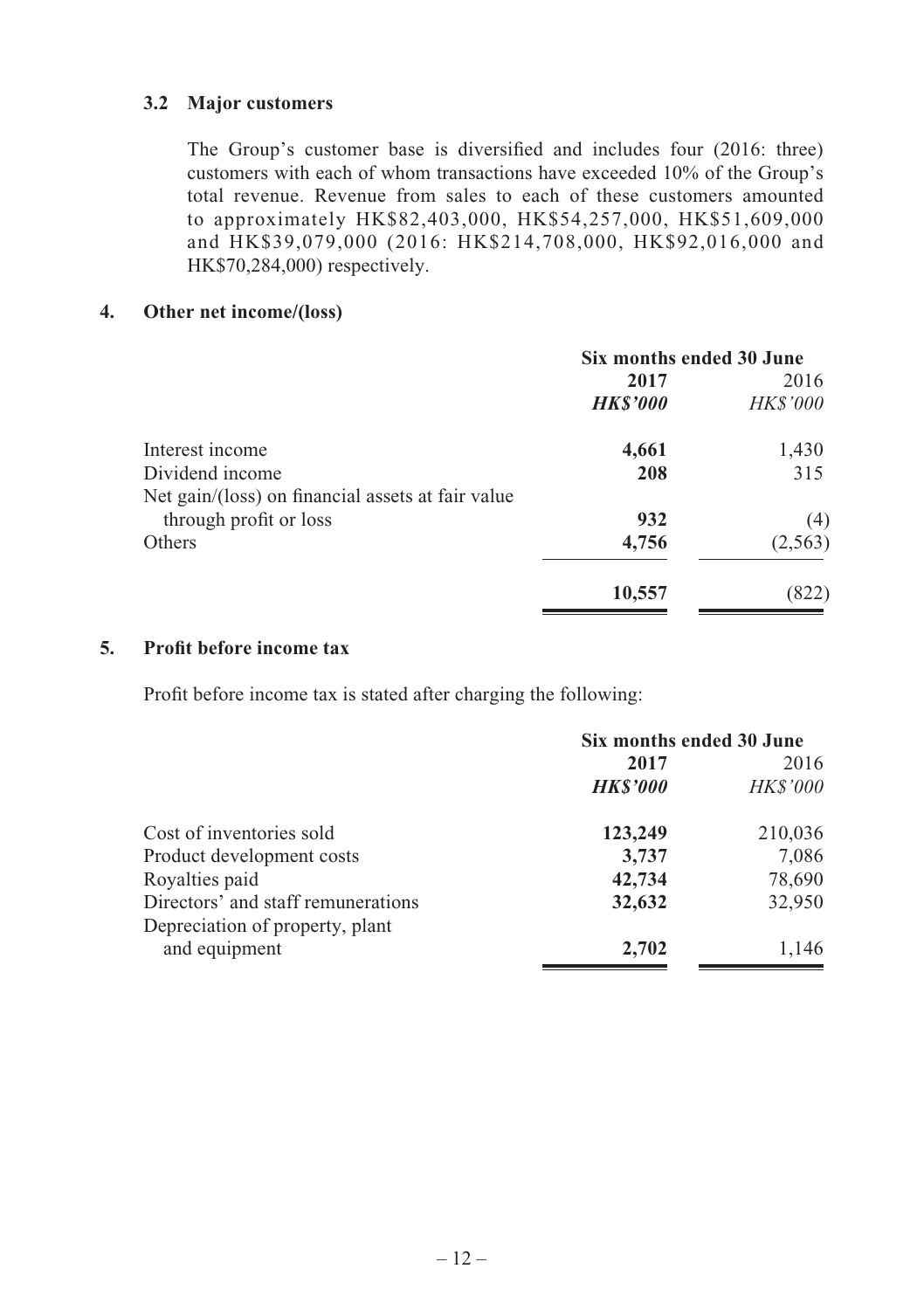#### **6. Income tax expense**

Hong Kong profits tax has been provided at the rate of  $16.5\%$  (2016:  $16.5\%$ ) on the estimated assessable profits for the period. Overseas taxation of overseas subsidiaries is provided in accordance with the applicable tax laws.

| Six months ended 30 June |                 |  |
|--------------------------|-----------------|--|
| 2017                     | 2016            |  |
| <b>HK\$'000</b>          | <b>HK\$'000</b> |  |
|                          |                 |  |
| 9,473                    | 14,155          |  |
| 11,345                   | 31,579          |  |
| 20,818                   | 45,734          |  |
|                          |                 |  |
|                          |                 |  |
|                          | (5,855)         |  |
| 7,222                    | 39,879          |  |
|                          | (13,596)        |  |

### **7. Dividends**

### **7.1 Dividends attributable to the interim period**

|                                                                   |                | Six months ended 30 June |  |  |
|-------------------------------------------------------------------|----------------|--------------------------|--|--|
|                                                                   | 2017           | 2016                     |  |  |
|                                                                   | <b>HKS'000</b> | <i>HK\$'000</i>          |  |  |
| Interim dividend declared after the<br>interim period of HK\$0.03 |                |                          |  |  |
| $(2016: HK$0.05)$ per share                                       | 36,000         | 60,704                   |  |  |

At a meeting held on 25 August 2017, the board of directors declared an interim dividend of HK\$0.03 per share to be paid on 29 September 2017 to shareholders whose names appear on the Company's Register of Members on 13 September 2017. This interim dividend declared after the end of the reporting period has not been recognised as liabilities in this condensed consolidated financial information for the six months ended 30 June 2017.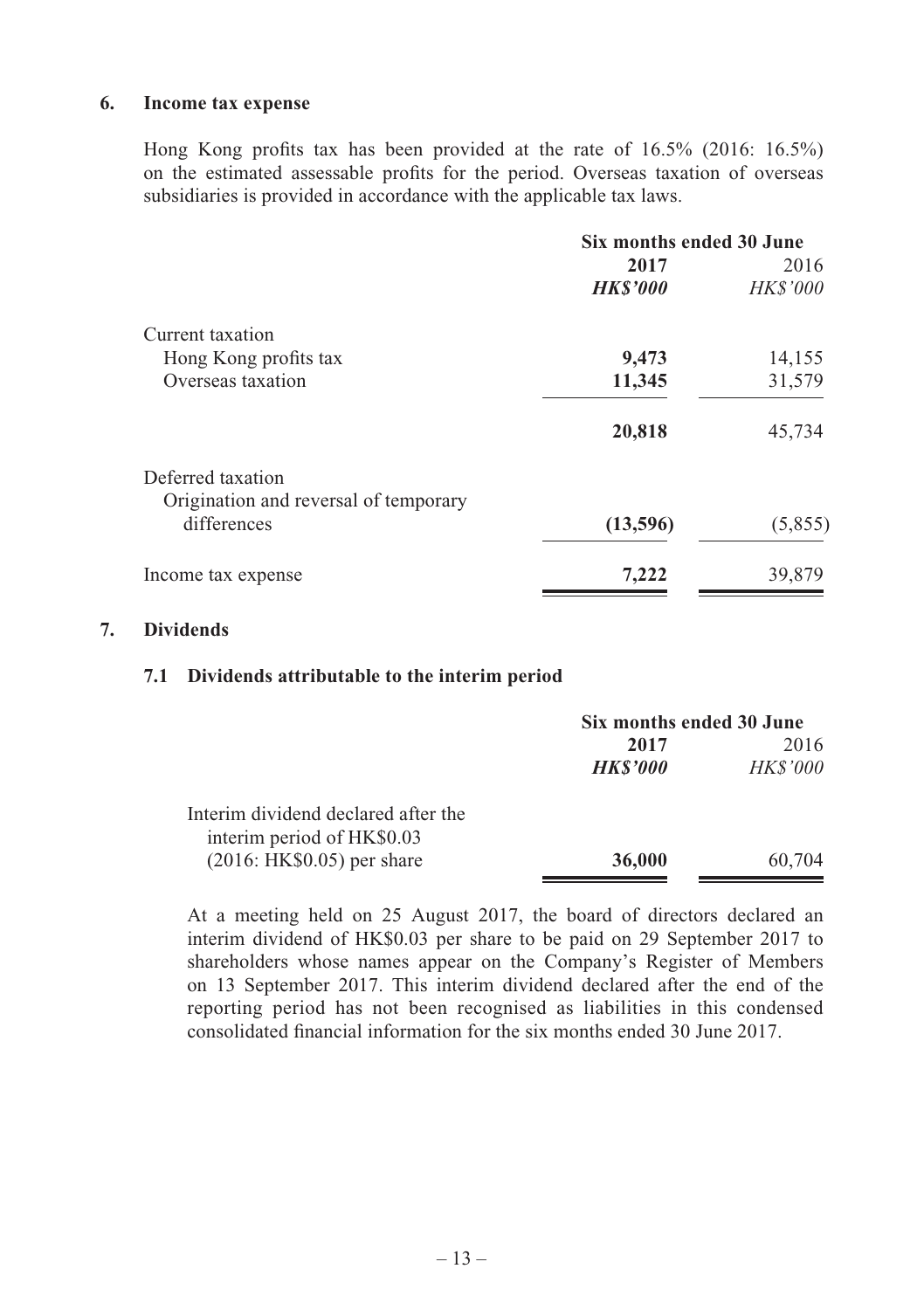### **7.2 Dividends attributable to the previous financial year and paid during the interim period**

|                                      | Six months ended 30 June |                 |  |
|--------------------------------------|--------------------------|-----------------|--|
|                                      | 2017                     | 2016            |  |
|                                      | <b>HKS'000</b>           | <b>HK\$'000</b> |  |
| Dividends in respect of the previous |                          |                 |  |
| financial year and paid during the   |                          |                 |  |
| interim period:                      |                          |                 |  |
| Second interim dividend of HK\$0.05  |                          |                 |  |
| $(2016: HK$0.05)$ per share          | 60,535                   | 60,505          |  |

# **8. Earnings per share**

The calculation of basic earnings per share is based on the profi t attributable to owners of the Company of HK\$36,591,000 (2016: HK\$95,197,000) and the weighted average number of ordinary shares of 1,209,413,000 shares (2016: 1,210,777,000 shares) in issue during the period.

The calculation of diluted earnings per share is based on the profit attributable to owners of the Company of HK\$36,591,000 (2016: HK\$95,197,000) and the weighted average number of ordinary shares of 1,215,883,000 shares (2016: 1,221,966,000 shares) in issue during the period, adjusted for the effects of 6,470,000 (2016: 11,189,000) dilutive potential shares on exercise of share options.

*HK\$'000*

# **9. Property, plant and equipment**

|                                                | HKS 000 |
|------------------------------------------------|---------|
| Opening net book amount as at 1 January 2017   | 5,153   |
| Additions                                      | 9,171   |
| Depreciation                                   | (2,702) |
| Closing net book amount as at 30 June 2017     | 11,622  |
| Opening net book amount as at 1 January 2016   | 6,241   |
| Additions                                      | 672     |
| Depreciation                                   | (1,146) |
| Closing net book amount as at 30 June 2016     | 5,767   |
| Additions                                      | 413     |
| Depreciation                                   | (968)   |
| Disposals                                      | (59)    |
| Closing net book amount as at 31 December 2016 | 5,153   |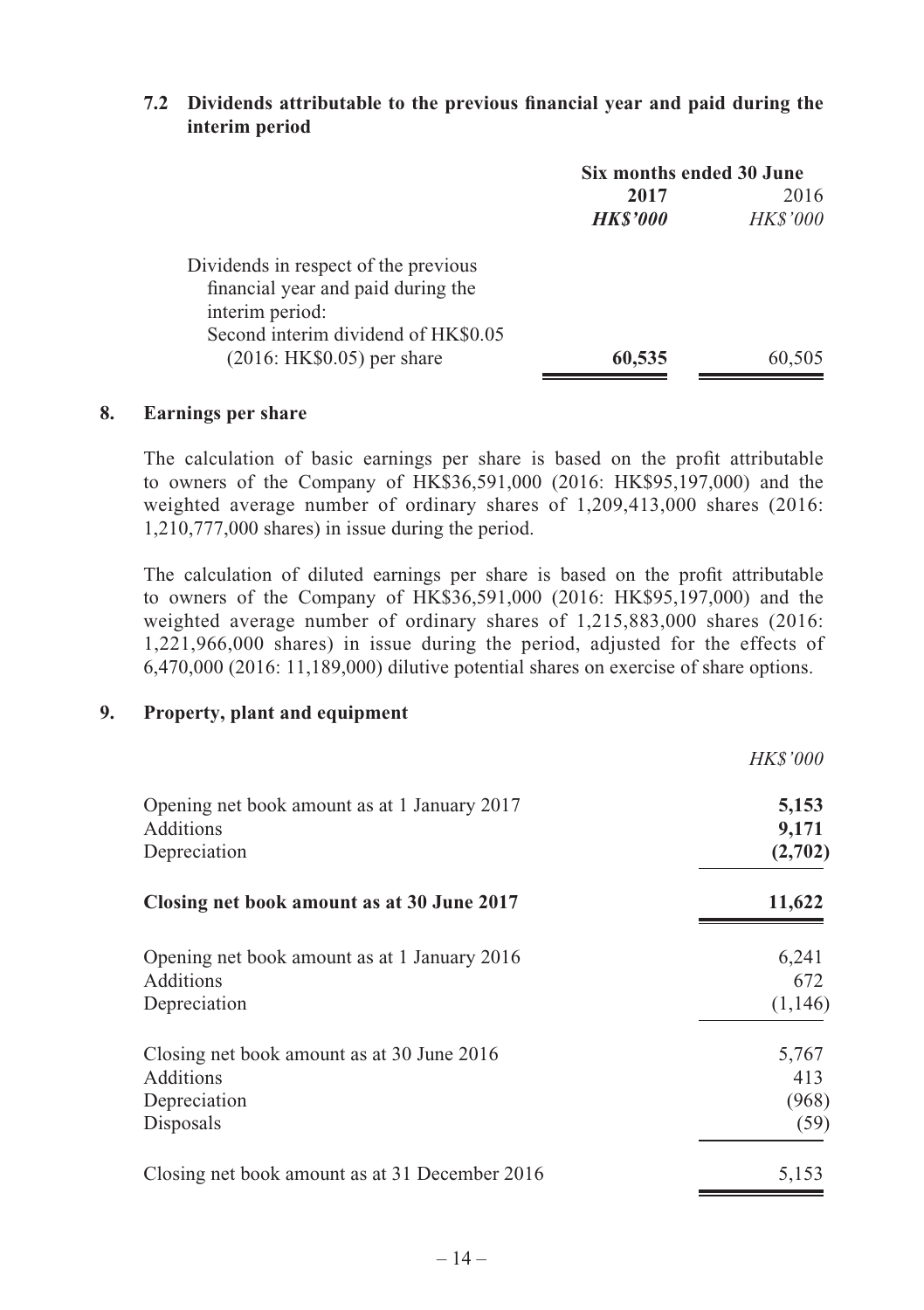### **10. Trade receivables**

|                                                                                                | 30 June<br>2017<br><b>HK\$'000</b> | 31 December<br>2016<br><i>HK\$'000</i> |
|------------------------------------------------------------------------------------------------|------------------------------------|----------------------------------------|
| Trade receivables<br>Less: Allowance for impairment<br>Less: Allowance for customer concession | 142,760<br>(2,647)<br>(2,865)      | 180,469<br>(2,647)<br>(2,981)          |
|                                                                                                | 137,248                            | 174,841                                |

The Group grants credits to retail customers to facilitate the sale of slow moving merchandise held by such customers. Such allowance for customer concession is arrived at by using available contemporary and historical information to evaluate the exposure.

The normal trade terms with customers are letters of credit at sight or usance or on open accounts with credit term in the range of 60 to 90 days. The following is an aging analysis of trade receivables based on the invoice date at the end of the reporting period:

|                 | 30 June         | 31 December     |
|-----------------|-----------------|-----------------|
|                 | 2017            | 2016            |
|                 | <b>HK\$'000</b> | <i>HK\$'000</i> |
| $0 - 60$ days   | 100,684         | 117,453         |
| $61 - 90$ days  | 20,481          | 43,150          |
| $91 - 180$ days | 9,865           | 9,978           |
| Over 180 days   | 6,218           | 4,260           |
|                 | 137,248         | 174,841         |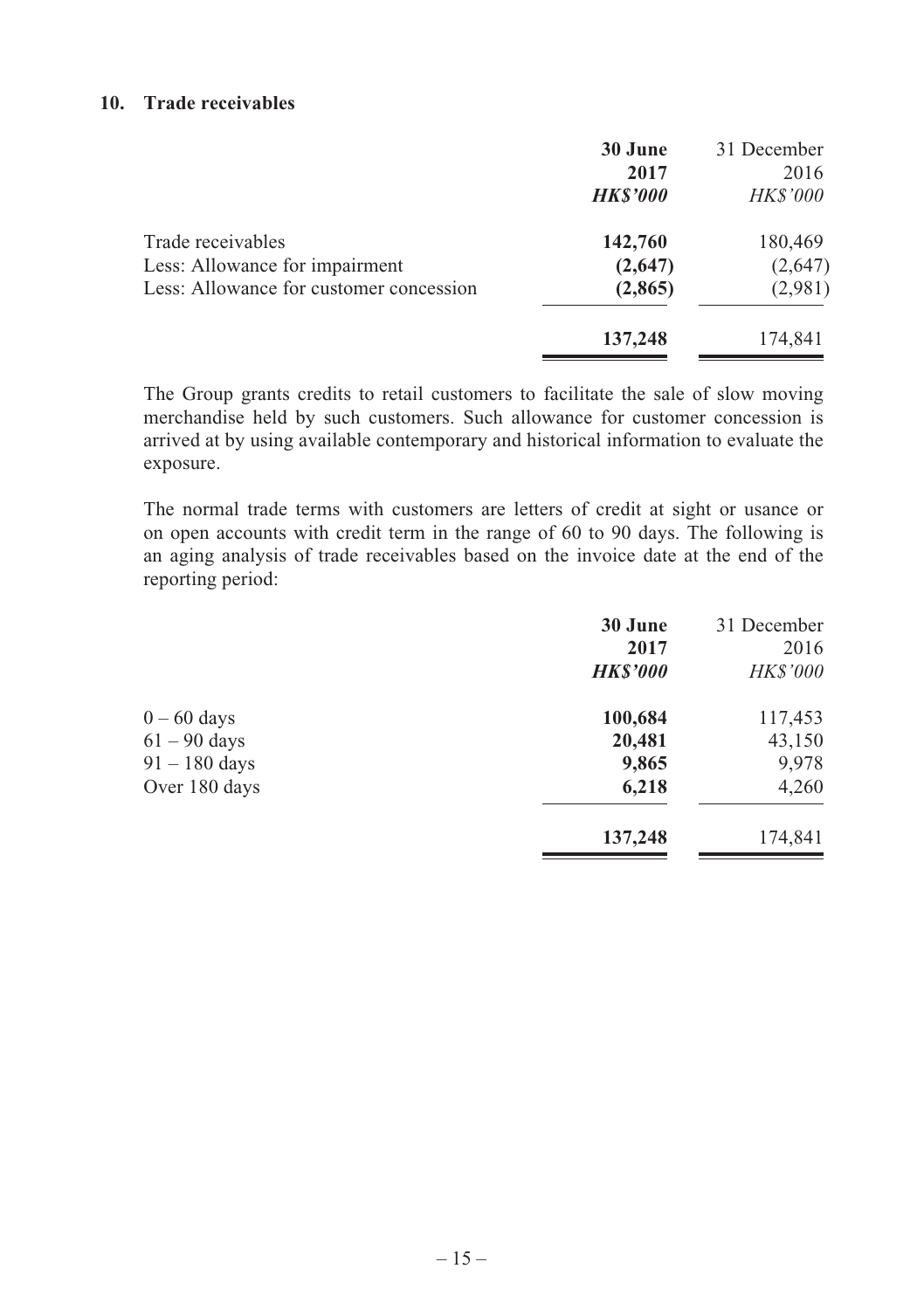# **11. Trade payables**

The following is an aging analysis of trade payables based on the invoice date at the end of the reporting period:

|                | 30 June         | 31 December     |
|----------------|-----------------|-----------------|
|                | 2017            | 2016            |
|                | <b>HK\$'000</b> | <b>HK\$'000</b> |
| $0 - 30$ days  | 60,041          | 12,373          |
| $31 - 60$ days | 2,476           | 3,092           |
| Over 60 days   | 843             | 853             |
|                | 63,360          | 16,318          |

# **12. Deposits received, other payables and accrued charges**

|                                                                                 | 30 June<br>2017<br><b>HKS'000</b> | 31 December<br>2016<br><b>HK\$'000</b> |
|---------------------------------------------------------------------------------|-----------------------------------|----------------------------------------|
| Deposits from customers and distributors<br>Accrued product development, sales, | 71,770                            | 55,234                                 |
| marketing and distribution expenses                                             | 12,484                            | 11,762                                 |
| Accrued royalties                                                               | 35,065                            | 39,116                                 |
| Accrued directors' and staff remunerations                                      | 4,998                             | 17,563                                 |
| Withholding tax payable<br>Accrued administrative expenses and                  | 644                               | 1,909                                  |
| professional fees                                                               | 4,022                             | 6,050                                  |
|                                                                                 | 128,983                           | 131,634                                |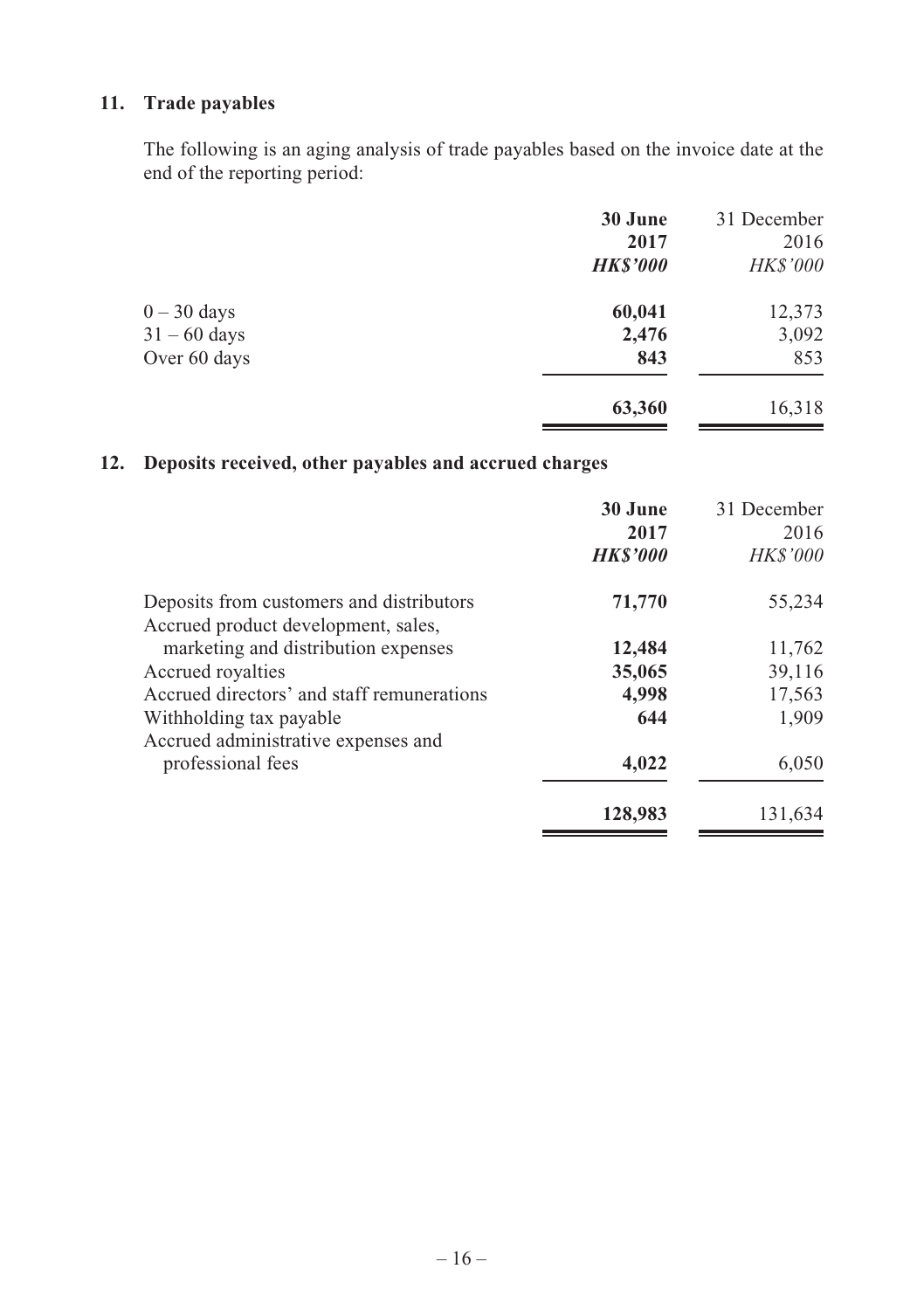#### **13. Share capital**

|                                      | <b>Authorised</b>  |                 |
|--------------------------------------|--------------------|-----------------|
|                                      | Ordinary shares of |                 |
|                                      | HK\$0.01 each      |                 |
|                                      | No. of shares      | <i>HK\$'000</i> |
| At 31 December 2016 and 30 June 2017 | 3,000,000,000      | 30,000          |

|                                                                                                                  | <b>Issued and fully paid</b><br><b>Ordinary shares of</b><br>HK\$0.01 each |                 |  |
|------------------------------------------------------------------------------------------------------------------|----------------------------------------------------------------------------|-----------------|--|
|                                                                                                                  | No. of shares                                                              | <i>HK\$'000</i> |  |
| At 1 January 2016                                                                                                | 1,210,000,000                                                              | 12,100          |  |
| Exercise of share options                                                                                        | 5,948,000                                                                  | 59              |  |
| Cancellation of repurchased shares                                                                               | (1,552,000)                                                                | (15)            |  |
| At 31 December 2016 and 1 January 2017<br>Exercise of share options<br>Cancellation of repurchased shares (Note) | 1,214,396,000<br>700,000<br>(9,888,000)                                    | 12,144<br>(99)  |  |
| <b>At 30 June 2017</b>                                                                                           | 1,205,208,000                                                              | 12,052          |  |

*Note:*

During the six months ended 30 June 2017, the Company repurchased a total of 12,220,000 shares of the Company on the Stock Exchange as follows:

| Month/year   | Par value<br>per share<br><b>HKS</b> | shares<br>repurchased | Number of Highest price<br>paid per share paid per share<br>HKS | Lowest price<br>HKS | Aggregate<br>price paid<br><b>HKS'000</b> |
|--------------|--------------------------------------|-----------------------|-----------------------------------------------------------------|---------------------|-------------------------------------------|
| January 2017 | 0.01                                 | 4.396,000             | 1.43                                                            | 1.38                | 6.151                                     |
| May 2017     | 0.01                                 | 3,892,000             | 1.28                                                            | 1.18                | 4.849                                     |
| June 2017    | 0.01                                 | 3.932.000             | 1.40                                                            | 1.28                | 5,408                                     |

Save and except the 2,332,000 shares repurchased in June 2017 which were cancelled in July 2017, all of the above repurchased shares were cancelled during the period. The issued capital of the Company was accordingly diminished by the nominal value of these shares. The premium paid on repurchase was charged against either the share premium account or the contributed surplus account. An amount equivalent to the nominal value of the shares cancelled was transferred from retained profits to capital redemption reserve.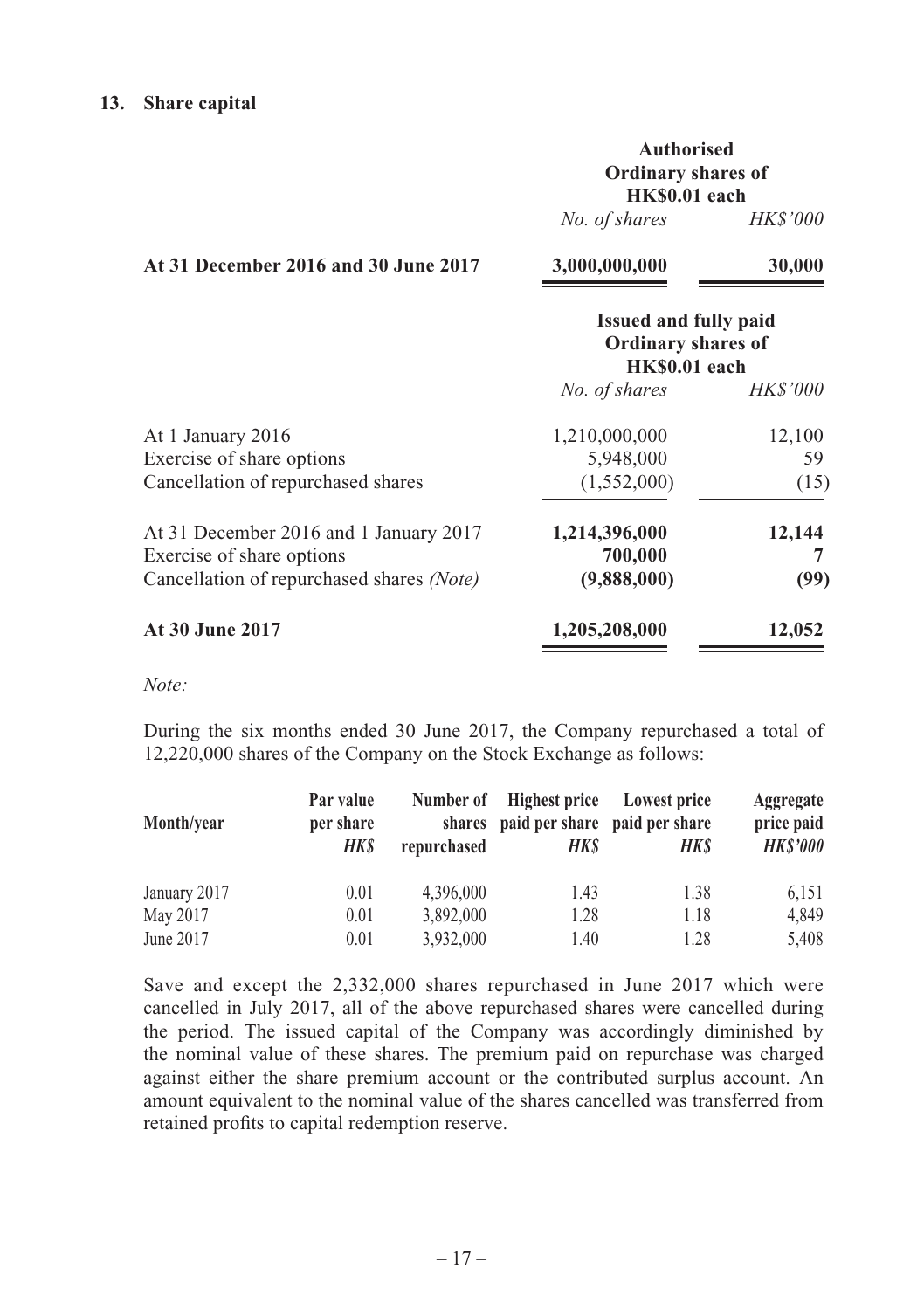### 14. Fair value measurement of financial instruments

### **14.1 Financial assets and liabilities measured at fair value**

The following table presents the fair value of the Group's financial instruments measured at the end of the reporting period on a recurring basis, categorised into the three-level fair value hierarchy as defined in HKFRS 13, Fair value measurement. The level into which a fair value measurement is classified is determined with reference to the observability and significance of the inputs used in the valuation technique as follows:

| Level 1 valuations: | Fair value measured using only Level 1 inputs<br>i.e. unadjusted quoted prices in active markets for<br>identical assets or liabilities at the measurement<br>date                                                                   |
|---------------------|--------------------------------------------------------------------------------------------------------------------------------------------------------------------------------------------------------------------------------------|
| Level 2 valuations: | Fair value measured using Level 2 inputs <i>i.e.</i><br>observable inputs which fail to meet Level 1,<br>and not using significant unobservable inputs.<br>Unobservable inputs are inputs for which market<br>data are not available |
|                     | Level 3 valuations: Fair value measured using significant unobservable                                                                                                                                                               |

inputs

|                                                                                       | At 30 June 2017           |                           |                           |                                |
|---------------------------------------------------------------------------------------|---------------------------|---------------------------|---------------------------|--------------------------------|
|                                                                                       | Level 1<br><b>HKS'000</b> | Level 2<br><b>HKS'000</b> | Level 3<br><b>HKS'000</b> | <b>Total</b><br><b>HKS'000</b> |
| Recurring fair value<br>measurement                                                   |                           |                           |                           |                                |
| Financial assets at fair value<br>through profit or loss:<br>Listed equity investment |                           |                           |                           |                                |
| in Hong Kong                                                                          | 754                       |                           |                           | 754                            |
| Listed equity investment<br>outside Hong Kong                                         | 11,123                    |                           |                           | 11,123                         |
|                                                                                       | 11,877                    |                           |                           | 11,877                         |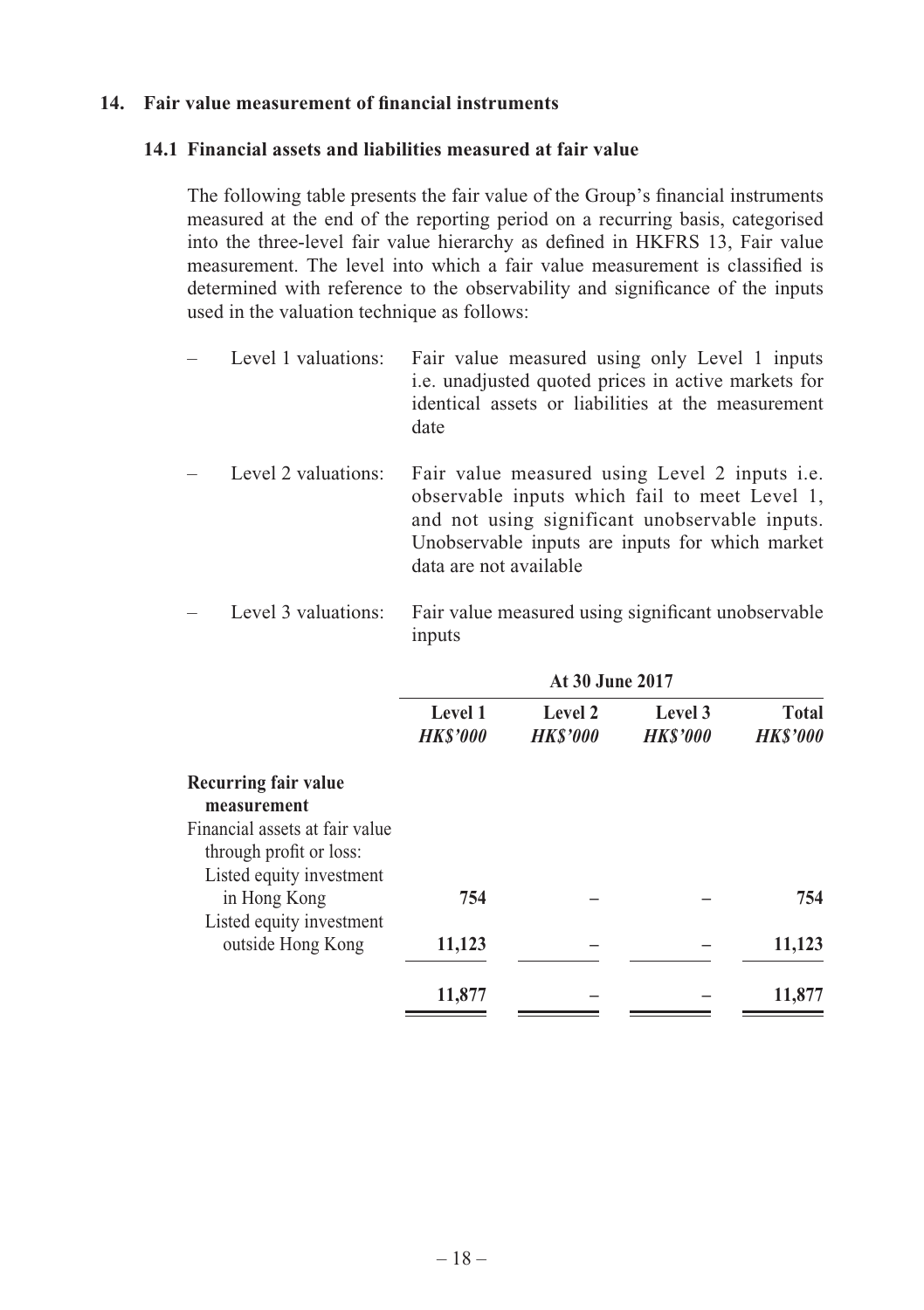|                                                                                       | At 31 December 2016        |                            |                            |                          |
|---------------------------------------------------------------------------------------|----------------------------|----------------------------|----------------------------|--------------------------|
|                                                                                       | Level 1<br><i>HK\$'000</i> | Level 2<br><i>HK\$'000</i> | Level 3<br><i>HK\$'000</i> | Total<br><b>HK\$'000</b> |
| Recurring fair value<br>measurement                                                   |                            |                            |                            |                          |
| Financial assets at fair value<br>through profit or loss:<br>Listed equity investment |                            |                            |                            |                          |
| outside Hong Kong                                                                     | 23,195                     |                            |                            | 23,195                   |

During the six months ended 30 June 2017 and 2016, there were no transfers between Level 1 and Level 2, or transfers into or out of Level 3. The Group's policy is to recognise transfers between levels of fair value hierarchy as at the end of the reporting period in which they occur.

### **14.2 Financial assets and liabilities not reported at fair value**

The carrying amounts of the Group's financial assets and liabilities (comprising trade receivables, deposits paid and other receivables, trade payables, other payables and accrued charges and loan from an associated company carried at amortised cost) approximate their fair values as at 30 June 2017 and 31 December 2016.

#### **15. Commitments**

#### **15.1 Licensing commitments**

In the normal course of business, the Group enters into contractual licensing agreements to secure its rights to design, develop, market and distribute certain toys and family entertainment activity products for future sales. Certain licensing agreements contain financial commitments by the Group to the licensors to be fulfilled during the terms of the contracts. The amounts of financial commitments contracted but not provided for at 30 June 2017 were payable as follows:

|                              | 30 June<br>2017 | 31 December<br>2016 |
|------------------------------|-----------------|---------------------|
|                              | <b>HK\$'000</b> | <b>HK\$'000</b>     |
| Within one year              | 34,755          | 38,243              |
| In the second to fifth years | 99,200          | 106,950             |
|                              | 133,955         | 145,193             |
|                              |                 |                     |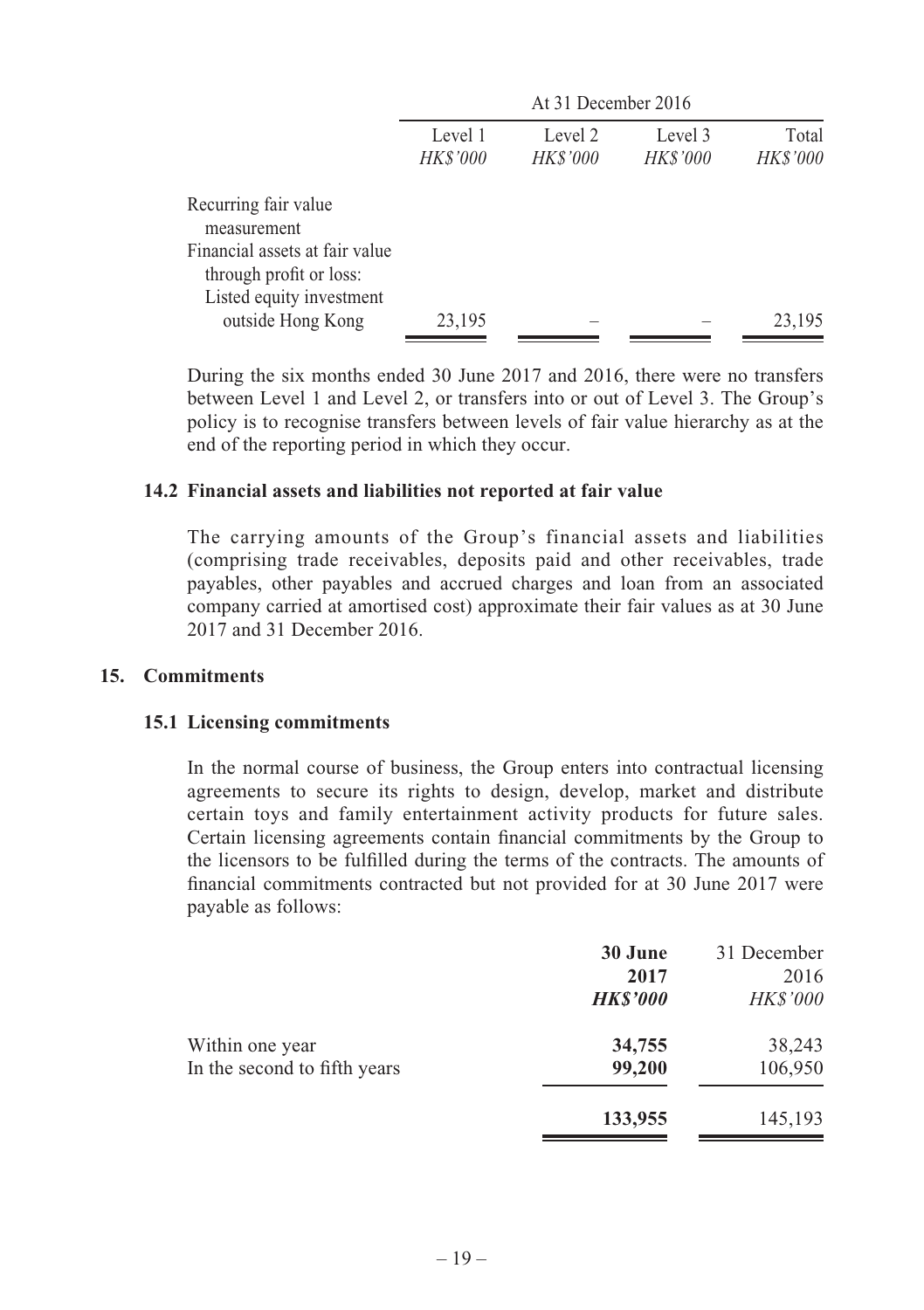### **15.2 Operating lease commitments**

The Group acts as lessee under operating leases for its office and warehouse locations. At 30 June 2017, the future aggregate minimum lease payments under non-cancellable operating leases for office and warehouse facilities payable by the Group were as follows:

|                              | 30 June         | 31 December     |
|------------------------------|-----------------|-----------------|
|                              | 2017            | 2016            |
|                              | <b>HK\$'000</b> | <b>HK\$'000</b> |
| Within one year              | 8,130           | 8,091           |
| In the second to fifth years | 15,267          | 19,335          |
|                              | 23,397          | 27,426          |

## **16. Related party transactions**

16.1 The Group entered into the following significant transactions with related parties:

|                                                                | Six months ended 30 June |                 |
|----------------------------------------------------------------|--------------------------|-----------------|
|                                                                | 2017                     | 2016            |
|                                                                | <b>HKS'000</b>           | <b>HK\$'000</b> |
| Rent and building management fee paid                          |                          |                 |
| to fellow subsidiaries, Bagnols Limited<br>and Belmont Limited | 3,329                    | 3.189           |

16.2 No transactions have been entered with the directors of the Company (being the key management personnel) during the period other than the emoluments paid to them (being the key management personnel compensation).

### **17. US dollar equivalents**

These are shown for reference only and have been arrived at based on the exchange rate of HK\$7.75 to US\$1 ruling at 30 June 2017.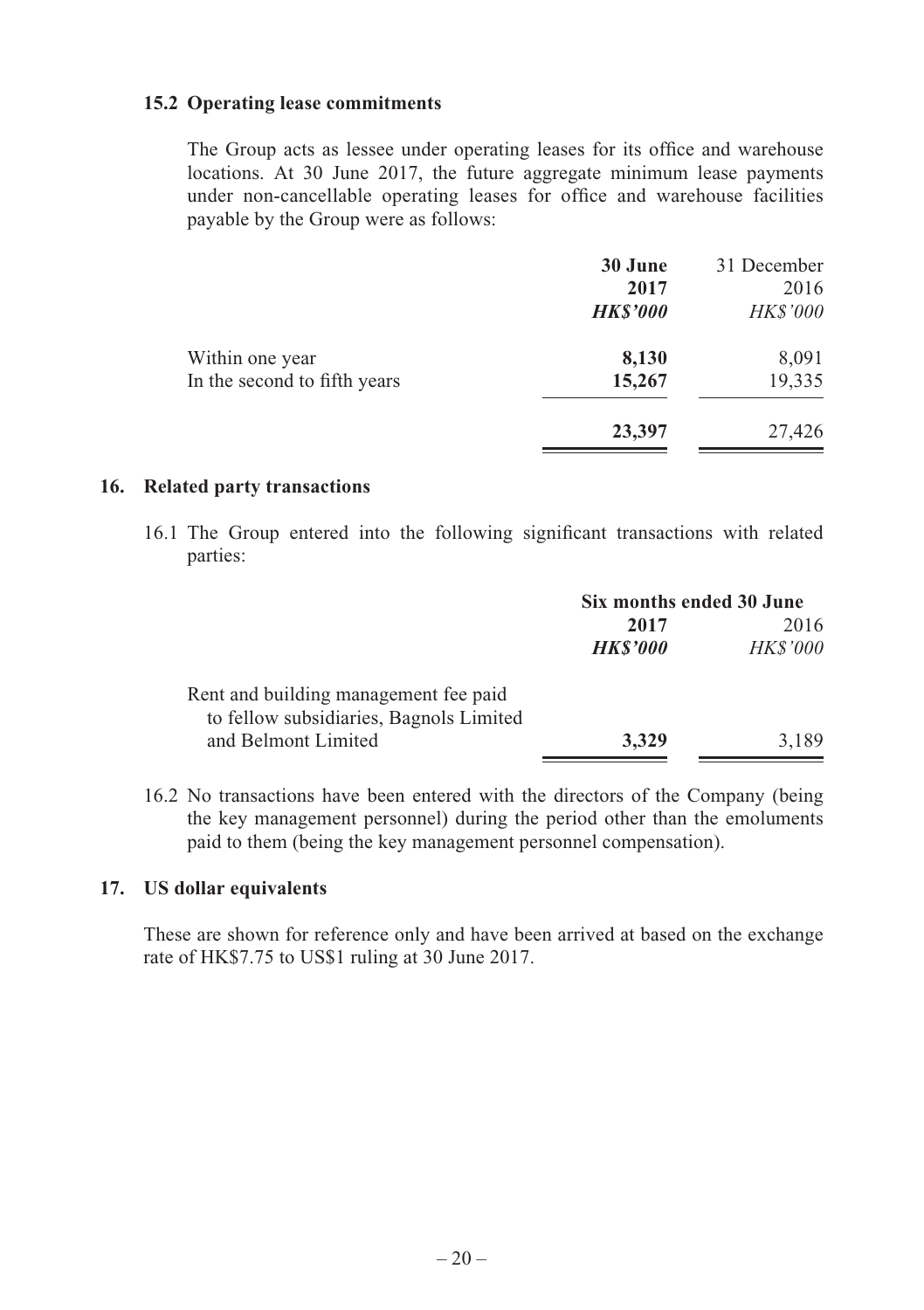# **INFORMATION PROVIDED IN ACCORDANCE WITH THE LISTING RULES**

# **Liquidity and Financial Resources**

The toy business is inherently seasonal in nature. As a result, a disproportionately high balance of trade receivables is typically generated during the peak selling season in the second half of the year. Consistent with usual trade practices, a significant portion of the trade receivables is collected in the final weeks of the fourth quarter and in the first quarter of the subsequent year, resulting in a seasonal demand for working capital during the peak selling season. As at 30 June 2017, trade receivables were HK\$137,248,000 (31 December 2016: HK\$174,841,000) and inventories were HK\$43,736,000 (31 December 2016: HK\$15,236,000). The higher inventories at interim period end reflected the seasonal build-up of inventories to fulfil existing and expected customer orders.

The Group's current ratio, calculated as the ratio of current assets to current liabilities, was 5.2 at 30 June 2017 compared to 6.6 at 31 December 2016.

The Group maintains a level of cash that is necessary and sufficient to serve recurring operations as well as further growth and developmental needs. As at 30 June 2017, the Group's cash and bank balances were HK\$1,039,986,000 (31 December 2016: HK\$1,006,516,000), of which HK\$1,012,149,000 (31 December 2016: HK\$984,353,000) was denominated in United States dollar and the remaining balance was mainly denominated in Hong Kong dollar. During the period, certain surplus cash was held in listed equities as treasury investments. As at 30 June 2017, the Group's treasury investment in listed equities amounted to HK\$11,877,000 (31 December 2016: HK\$23,195,000).

The Group is exposed to foreign currency risk primarily through sales that are denominated in United States dollar. The Group does not hedge its foreign currency risks, as the rate of exchange between Hong Kong dollar and the United States dollar is controlled within a tight range. Long-term changes in foreign exchange rates would have an impact on consolidated earnings.

# **Employees**

As at 30 June 2017, the Group had a total of 72 employees in Hong Kong and the United States of America.

There was no material change in remuneration policies compared to those disclosed in the most recently published annual report.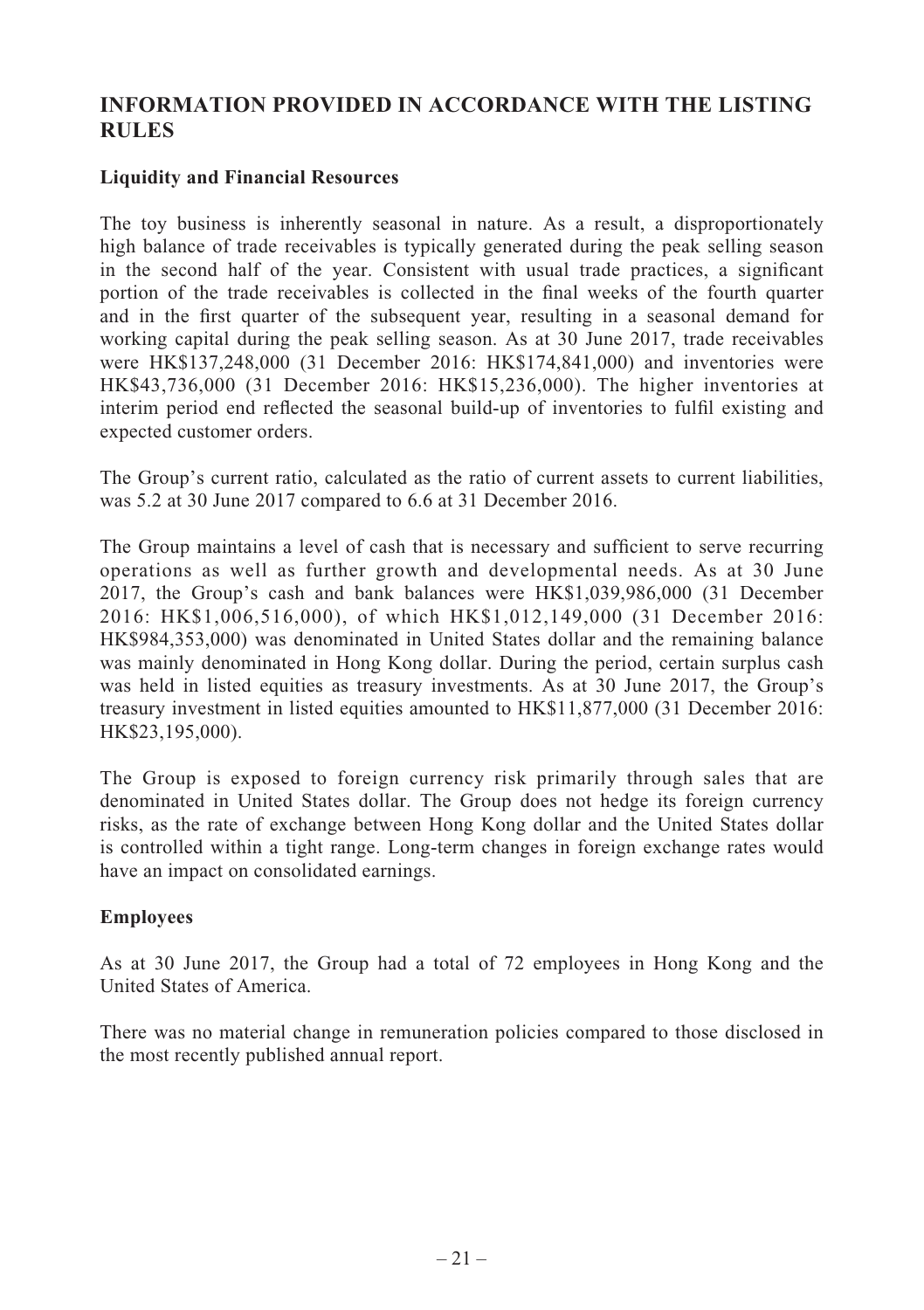### **Share Options**

The following shows the particulars of the share options of the Company granted to directors of the Company, employees of the Group and other participants, pursuant to the Share Option Scheme ("Scheme") adopted on 25 January 2008, that are required to be disclosed under Rule 17.07 of Chapter 17 and Rule 41(2) of Appendix 16 of the Rules Governing the Listing of Securities on the Stock Exchange of Hong Kong Limited ("Listing Rules"):

|                                   |                 |                 | Number of share options |                          |                |
|-----------------------------------|-----------------|-----------------|-------------------------|--------------------------|----------------|
|                                   |                 |                 | <b>Balance</b> at       | <b>Exercised</b>         | <b>Balance</b> |
| Participant                       | Date of grant   | <b>Exercise</b> | 1 January               | during the               | at 30 June     |
|                                   |                 | Price           | 2017                    | period                   | 2017           |
|                                   |                 | <b>HKS</b>      |                         | (Note)                   |                |
| CHENG Bing Kin, Alain<br>Director | 15 May 2013     | 0.930           | 450,000                 |                          | 450,000        |
| CHOW Yu Chun,                     | 13 April 2012   | 0.415           | 250,000                 |                          | 250,000        |
| Alexander<br>Director             | 15 May 2013     | 0.930           | 525,000                 |                          | 525,000        |
| YANG, Victor                      | 13 April 2012   | 0.415           | 125,000                 |                          | 125,000        |
| Director                          | 15 May 2013     | 0.930           | 525,000                 |                          | 525,000        |
| Continuous Contract               | 31 March 2008   | 0.316           | 14,000                  |                          | 14,000         |
| <i>Employees, excluding</i>       | 20 January 2010 | 0.828           | 1,044,000               | $\overline{\phantom{0}}$ | 1,044,000      |
| <b>Directors</b>                  | 18 April 2011   | 0.315           | 528,000                 |                          | 528,000        |
|                                   | 13 April 2012   | 0.415           | 1,297,500               | $\overline{\phantom{0}}$ | 1,297,500      |
|                                   | 15 May 2013     | 0.930           | 4,135,500               | $\overline{\phantom{0}}$ | 4,135,500      |
| Other Participants                | 20 January 2010 | 0.828           | 443,000                 |                          | 443,000        |
|                                   | 30 March 2010   | 0.673           | 1,110,000               |                          | 1,110,000      |
|                                   | 18 April 2011   | 0.315           | 574,000                 |                          | 574,000        |
|                                   | 13 April 2012   | 0.415           | 1,222,000               | 100,000                  | 1,122,000      |
|                                   | 15 May 2013     | 0.930           | 2,162,500               | 600,000                  | 1,562,500      |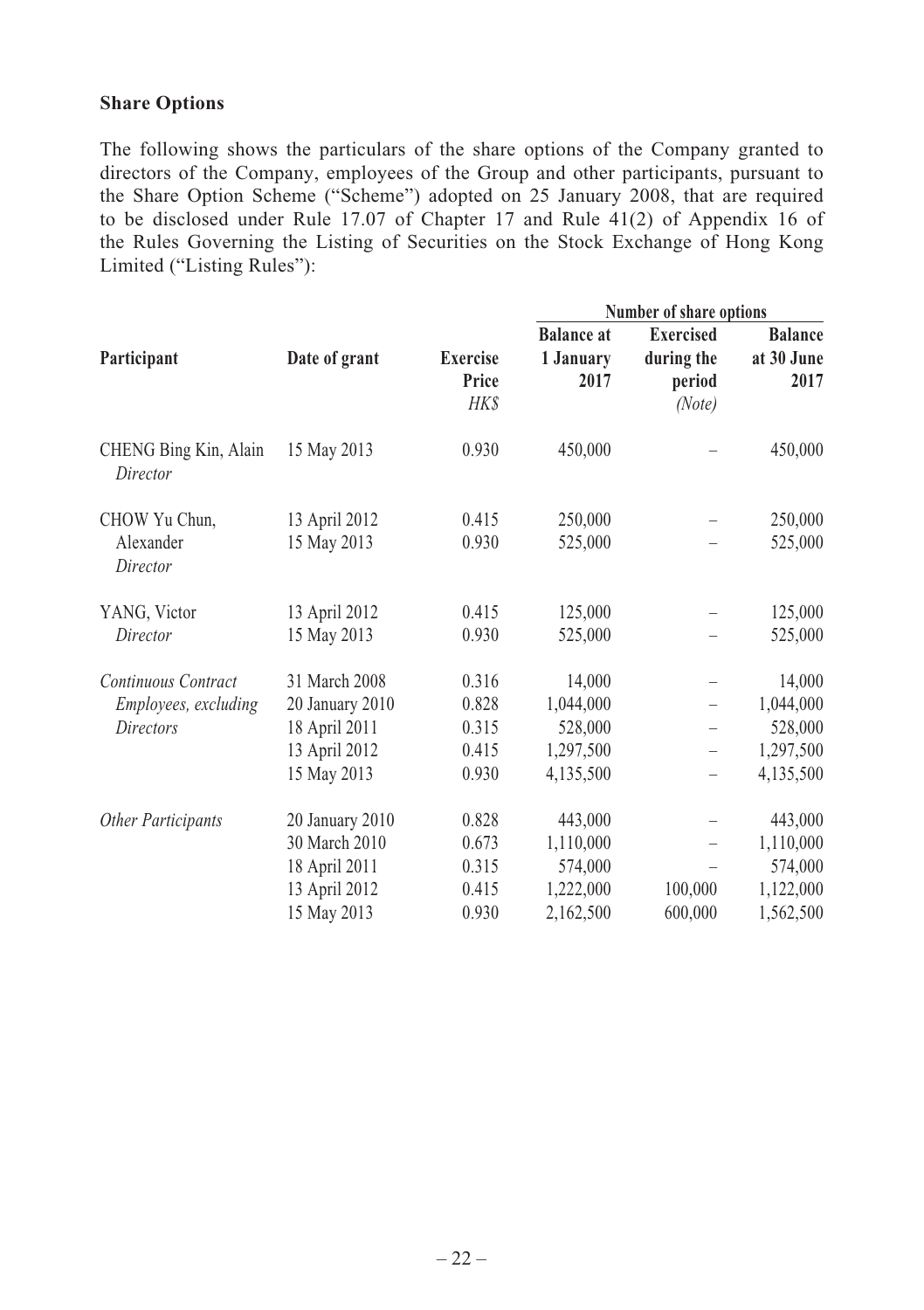*Note:*

The weighted average closing price of the ordinary shares of the Company immediately before the dates on which the share options were exercised by other participants during the period was HK\$1.44.

The above share options are exercisable in stages in accordance with the terms of the Scheme within ten years after the date of grant. No options were cancelled during the period.

# **Directors' Interests and Short Positions in Shares, Underlying Shares and Debentures of the Company or Any Associated Corporation**

As at 30 June 2017, the interests of each director of the Company in the shares, underlying shares of equity derivatives and debentures of the Company and its associated corporations (within the meaning of the Securities and Futures Ordinance ("SFO")) which were required to be notified to the Company and The Stock Exchange of Hong Kong Limited ("Stock Exchange") pursuant to Divisions 7 and 8 of Part XV of the SFO, or which were required, pursuant to section 352 of the SFO, to be entered in the register referred to therein, or which were required to be notified to the Company and the Stock Exchange pursuant to the Model Code for Securities Transactions by Directors of Listed Issuers of the Listing Rules were as follows:

### *Long positions in shares of the Company*

| <b>Name of Director</b> | Nature of interest | Number of shares held      | Percentage<br>interest held |
|-------------------------|--------------------|----------------------------|-----------------------------|
| CHENG Bing Kin, Alain   | Personal           | 1,350,000 ordinary shares  | $0.11\%$                    |
| CHOW Yu Chun, Alexander | Personal           | 2,038,000 ordinary shares  | 0.17%                       |
| LEE Ching Kwok, Rin     | Personal           | 1,865,000 ordinary shares  | 0.15%                       |
| TO Shu Sing, Sidney     | Personal           | 10,000,000 ordinary shares | $0.83\%$                    |
| YANG, Victor            | Personal           | 1,215,000 ordinary shares  | $0.10\%$                    |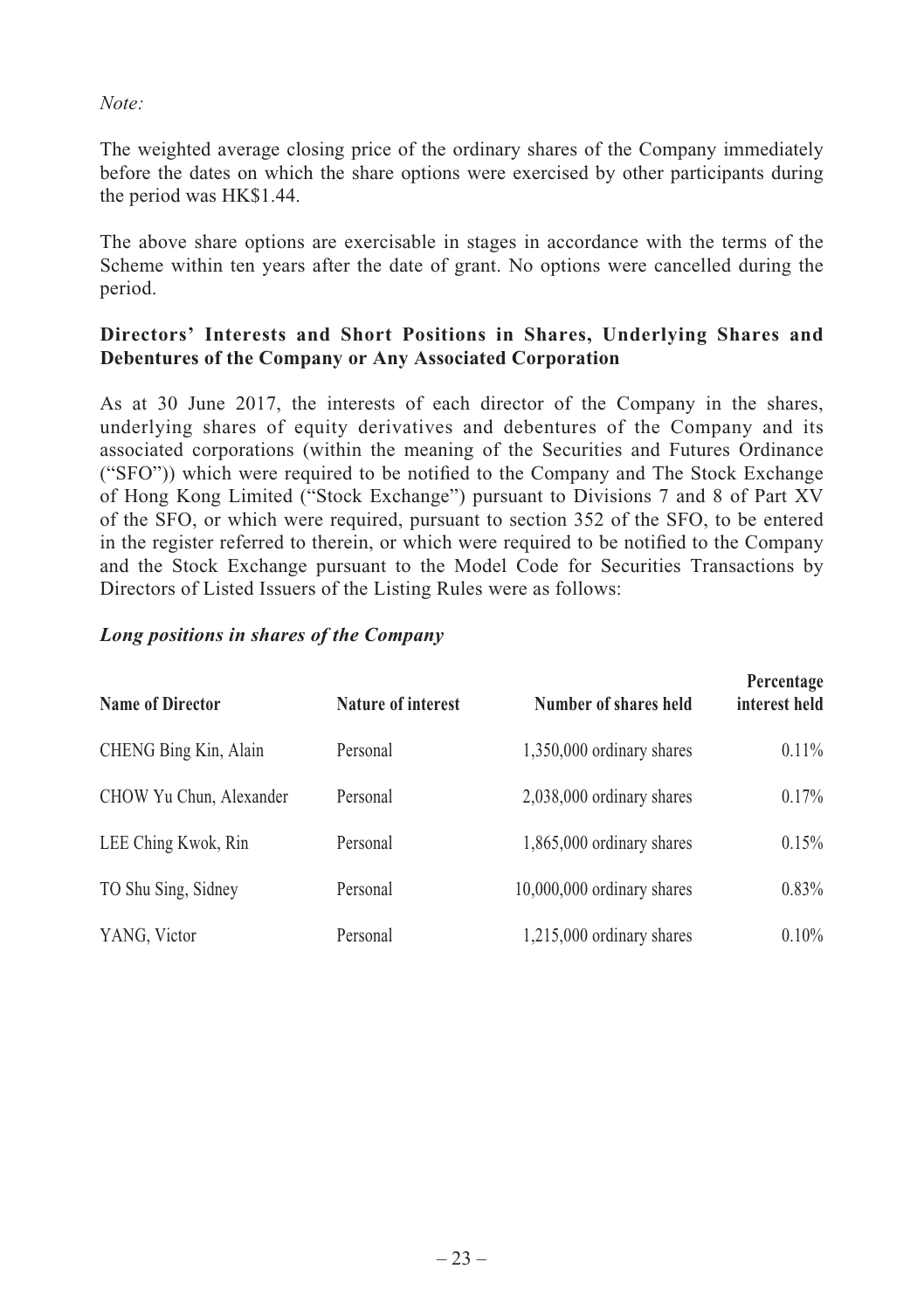# *Long positions in underlying shares and debentures of the Company*

| <b>Name of Director</b> | <b>Nature</b><br>of interest | Number of equity<br>derivatives held | Number of<br>underlying shares<br>(ordinary shares) | Percentage<br>interest held |
|-------------------------|------------------------------|--------------------------------------|-----------------------------------------------------|-----------------------------|
| CHENG Bing Kin, Alain   | Personal                     | 450,000 share options                | 450,000 shares                                      | $0.04\%$                    |
| CHOW Yu Chun, Alexander | Personal                     | 775,000 share options                | 775,000 shares                                      | $0.06\%$                    |
| YANG, Victor            | Personal                     | 650,000 share options                | 650,000 shares                                      | 0.05%                       |

# *Long positions in shares of Playmates Holdings Limited ("PHL")*

| Name of Director         | <b>Nature of interest</b> | Number of shares held      | Percentage<br>interest held |
|--------------------------|---------------------------|----------------------------|-----------------------------|
| CHAN Kong Keung, Stephen | Personal                  | 2,420,000 ordinary shares  | $0.12\%$                    |
| CHENG Bing Kin, Alain    | Personal                  | 2,280,000 ordinary shares  | $0.11\%$                    |
| TO Shu Sing, Sidney      | Personal                  | 20,000,000 ordinary shares | $0.96\%$                    |

Unless stated otherwise, all the aforesaid shares and equity derivatives were beneficially owned by the directors concerned. The percentage shown was the number of shares, underlying shares or debentures the relevant director was interested expressed as a percentage of the number of issued shares of the relevant companies as at 30 June 2017.

Details of the share options held by the directors of the Company are disclosed in the above section headed "Share Options".

Save as disclosed above, as at 30 June 2017, none of the directors of the Company were interested or deemed to be interested in short positions in the shares, underlying shares of equity derivatives and debentures of the Company or any associated corporation.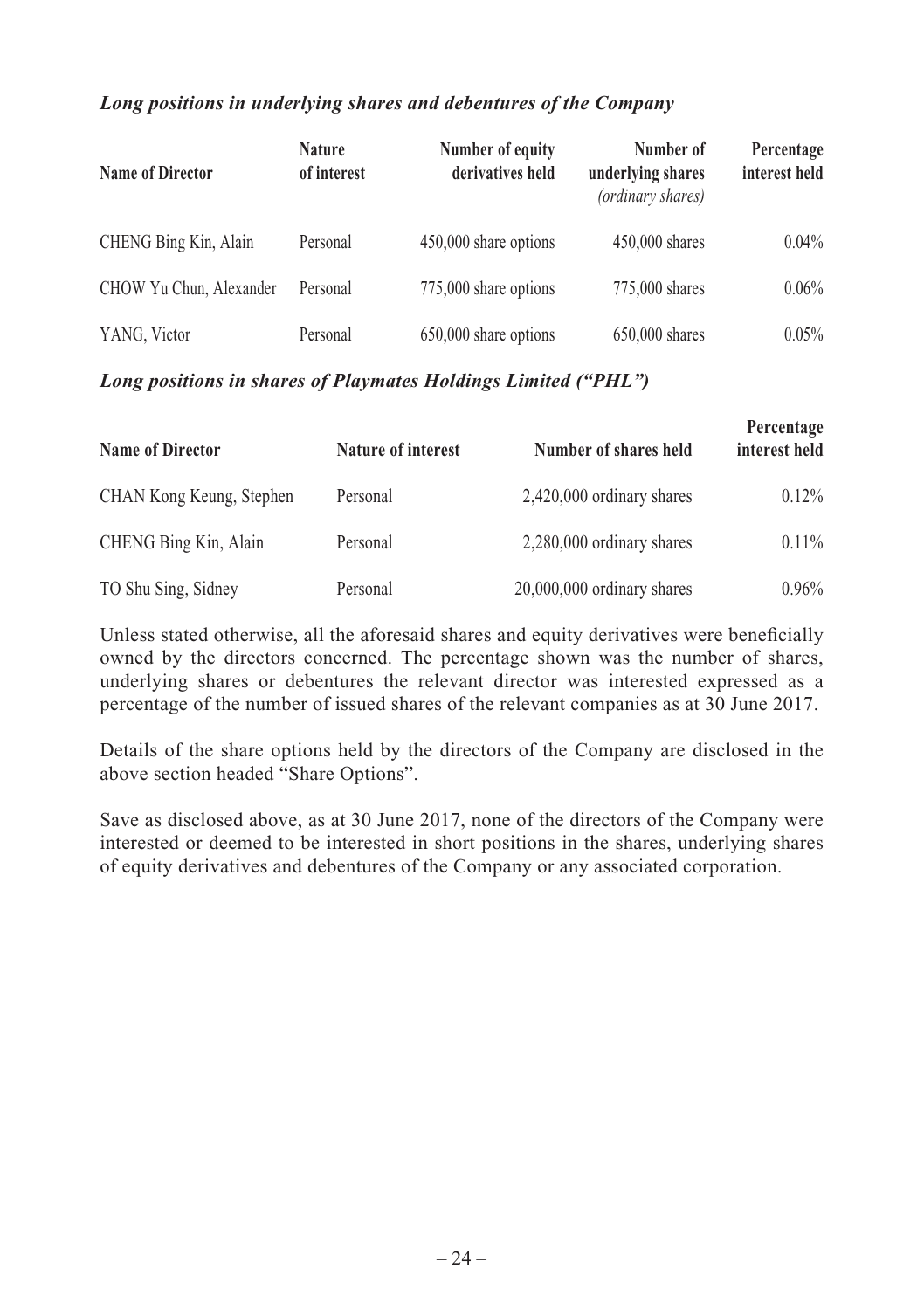# **Shareholders' Interests and Short Positions in Shares, Underlying Shares and Debentures of the Company Required to be Recorded under Section 336 of the SFO**

As at 30 June 2017, persons (other than the directors of the Company) who had interests or short positions in the shares, underlying shares and debentures of the Company, being 5% or more of the Company's issued share capital, which were recorded in the register required to be kept under section 336 of the SFO were as follows:

### *Long positions in shares of the Company*

| Name                      | Nature of interest    | Number of shares held         | Percentage<br>interest held |
|---------------------------|-----------------------|-------------------------------|-----------------------------|
| CHAN Chun Hoo, Thomas     | Personal (Note (i))   | $600,000,000$ ordinary shares | 49.78%                      |
| <b>TGC</b> Assets Limited | Corporate (Note (i))  | 600,000,000 ordinary shares   | 49.78%                      |
| PHL                       | Corporate (Note (ii)) | $600,000,000$ ordinary shares | 49.78%                      |
| PIL Management Limited    | Corporate (Note (ii)) | $600,000,000$ ordinary shares | 49.78%                      |
| PIL Investments Limited   | Corporate (Note (ii)) | $600,000,000$ ordinary shares | 49.78%                      |
| PIL Toys Limited          | Corporate             | $600,000,000$ ordinary shares | 49.78%                      |
| FIL Limited               | Corporate             | 77,524,000 ordinary shares    | 6.43%                       |

*Notes:*

- $(i)$  Mr. Chan Chun Hoo, Thomas ("Mr. Chan") is the beneficial owner of all of the issued share capital of TGC Assets Limited ("TGC"), since TGC directly owns approximately 44.23% of the shareholding of PHL and is deemed to be interested in the 600,000,000 shares of the Company in aggregate which PHL is interested in, Mr. Chan is also deemed to be interested in the 600,000,000 shares of the Company in aggregate which PHL is interested in.
- (ii) PIL Management Limited is a wholly-owned subsidiary of PHL; PIL Investments Limited is a wholly-owned subsidiary of PIL Management Limited; and PIL Toys Limited is a wholly-owned subsidiary of PIL Investments Limited. PHL, PIL Management Limited and PIL Investments Limited are therefore deemed to be interested in the 600,000,000 shares of the Company in aggregate which PIL Toys Limited is beneficially interested in.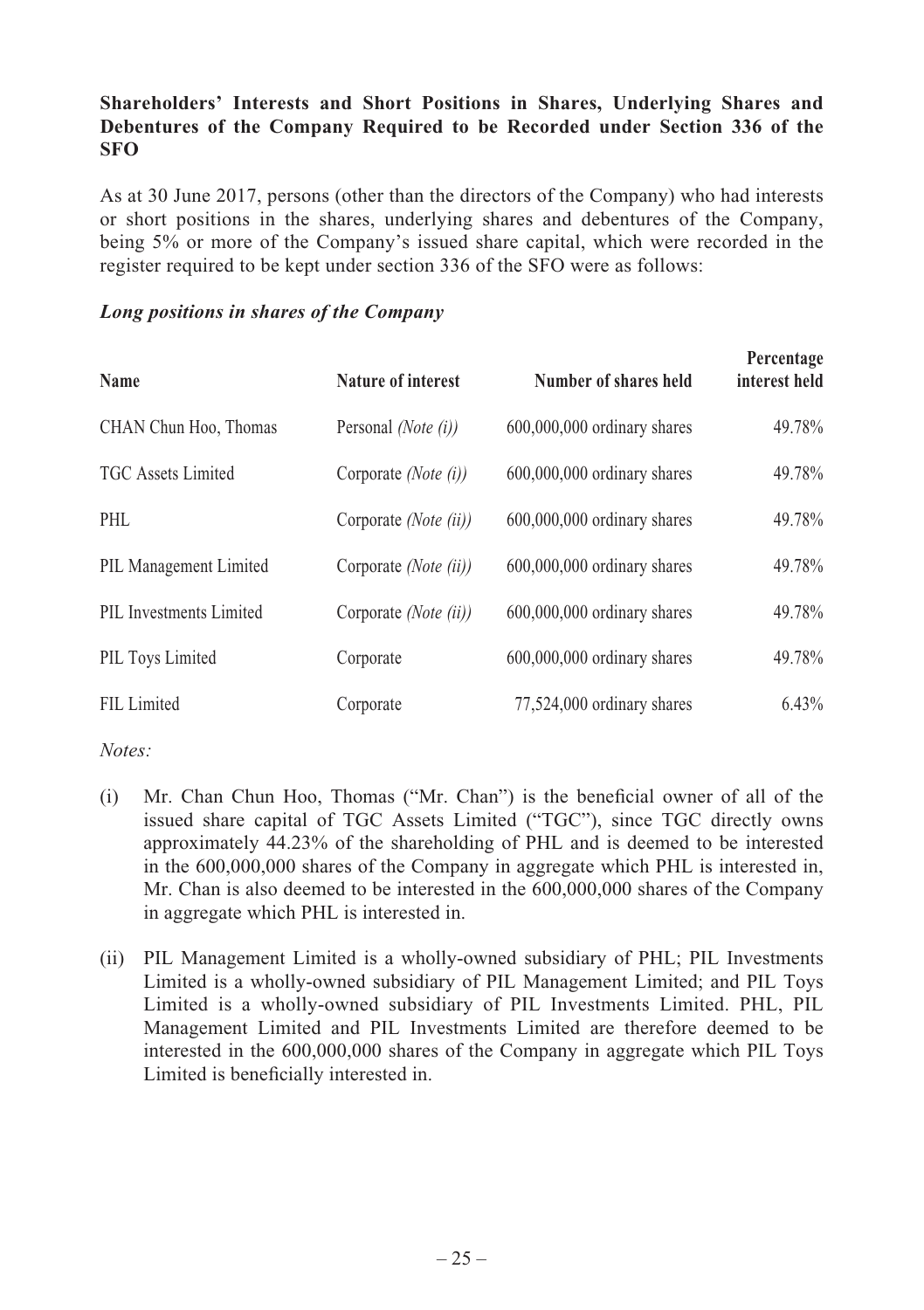## **Purchase, Sale or Redemption of Shares**

During the period, 12,220,000 shares of HK\$0.01 each were repurchased by the Company at prices ranging from HK\$1.18 to HK\$1.43 per share through the Stock Exchange. The particulars of the repurchases are set out in note 13 to the condensed consolidated financial information.

### **Compliance with the Corporate Governance Code**

The Company has applied the principles and complied with all the applicable code provisions ("Code Provisions") of the Corporate Governance Code as set out in Appendix 14 of the Listing Rules throughout the six months ended 30 June 2017, except in respect of one Code Provision providing for the roles of the chairman and the chief executive officer to be performed by different individuals.

Since the former chairman of the Board, who also acted as the chief executive officer of the Company, retired on 18 May 2017, the Company does not have a designated chief executive officer. The Board oversees the management, businesses, strategy and financial performance of the Group. The day-to-day business of the Group is handled by the executive directors collectively. The executive directors supported by the senior executives are delegated with the responsibilities of running the business operations and making operational and business decisions of the Group. The Board considers that this structure is adequate to ensure an effective management and control of the Group's businesses and operations. The structure outlined above will be reviewed regularly to ensure that sound corporate governance is in place.

The Audit Committee has reviewed with the management the accounting principles and practices adopted by the Group and discussed internal controls and financial reporting matters including a review of the unaudited condensed consolidated financial information for the six months ended 30 June 2017.

### **Compliance with the Model Code**

The Company has adopted the Model Code as set out in Appendix 10 of the Listing Rules for securities transactions by directors of the Company. All the members of the Board have confirmed, following specific enquiry by the Company, that they have complied with the required standard as set out in the Model Code throughout the period ended 30 June 2017.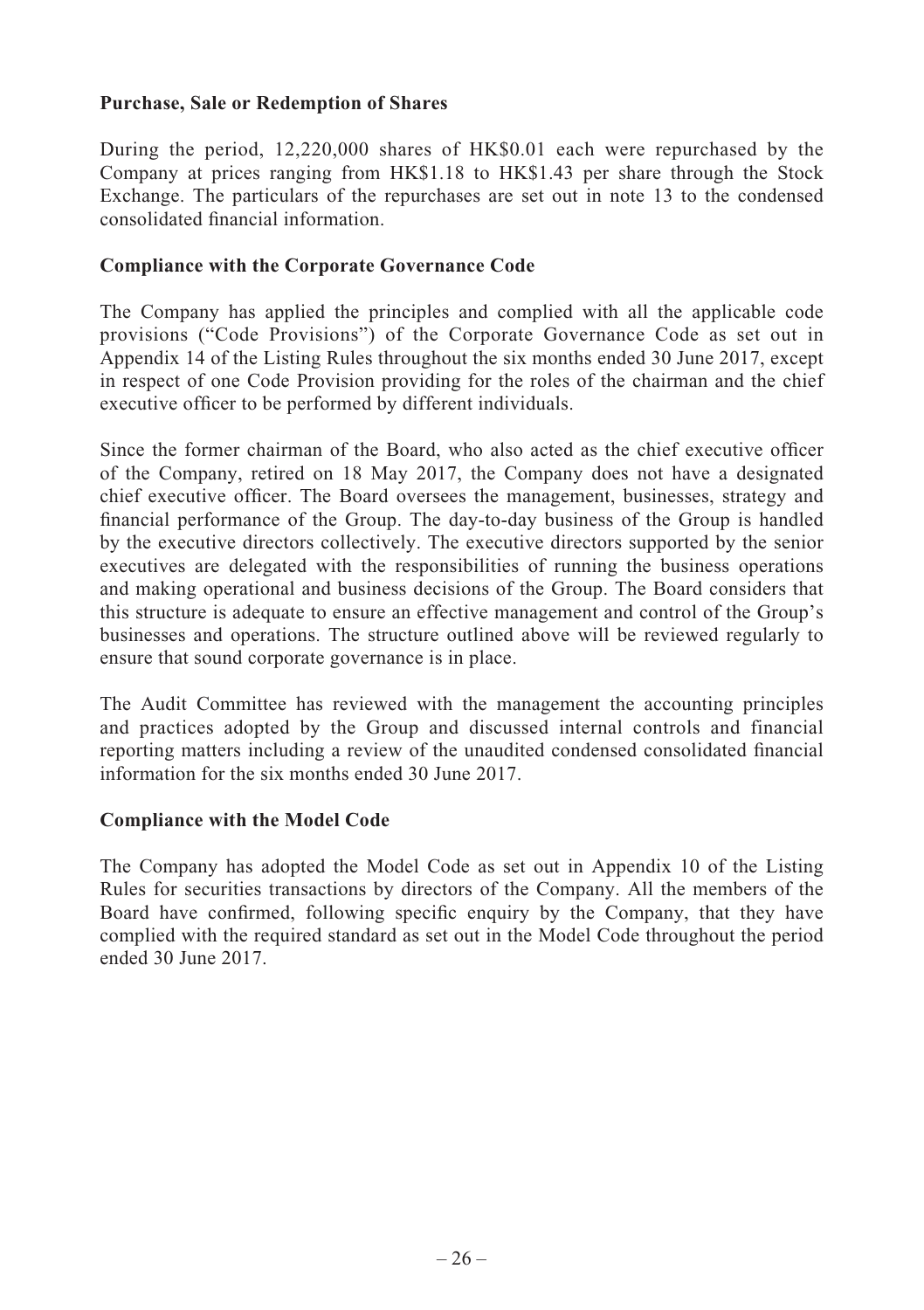# **Closure of Register of Members**

The Register of Members of the Company will be closed from 12 September 2017 to 13 September 2017, both days inclusive, during which period no transfer of shares of the Company will be registered. In order to be qualified for the declared dividend, all transfers accompanied by the relevant share certificates must be lodged with the Company's branch share registrars, Tricor Abacus Limited at Level 22, Hopewell Centre, 183 Queen's Road East, Hong Kong no later than 4:30 p.m. on 11 September 2017. The interim dividend will be paid on 29 September 2017 to the shareholders on the Register of Members of the Company on 13 September 2017.

> On behalf of the Board **To Shu Sing, Sidney** *Chairman*

Hong Kong, 25 August 2017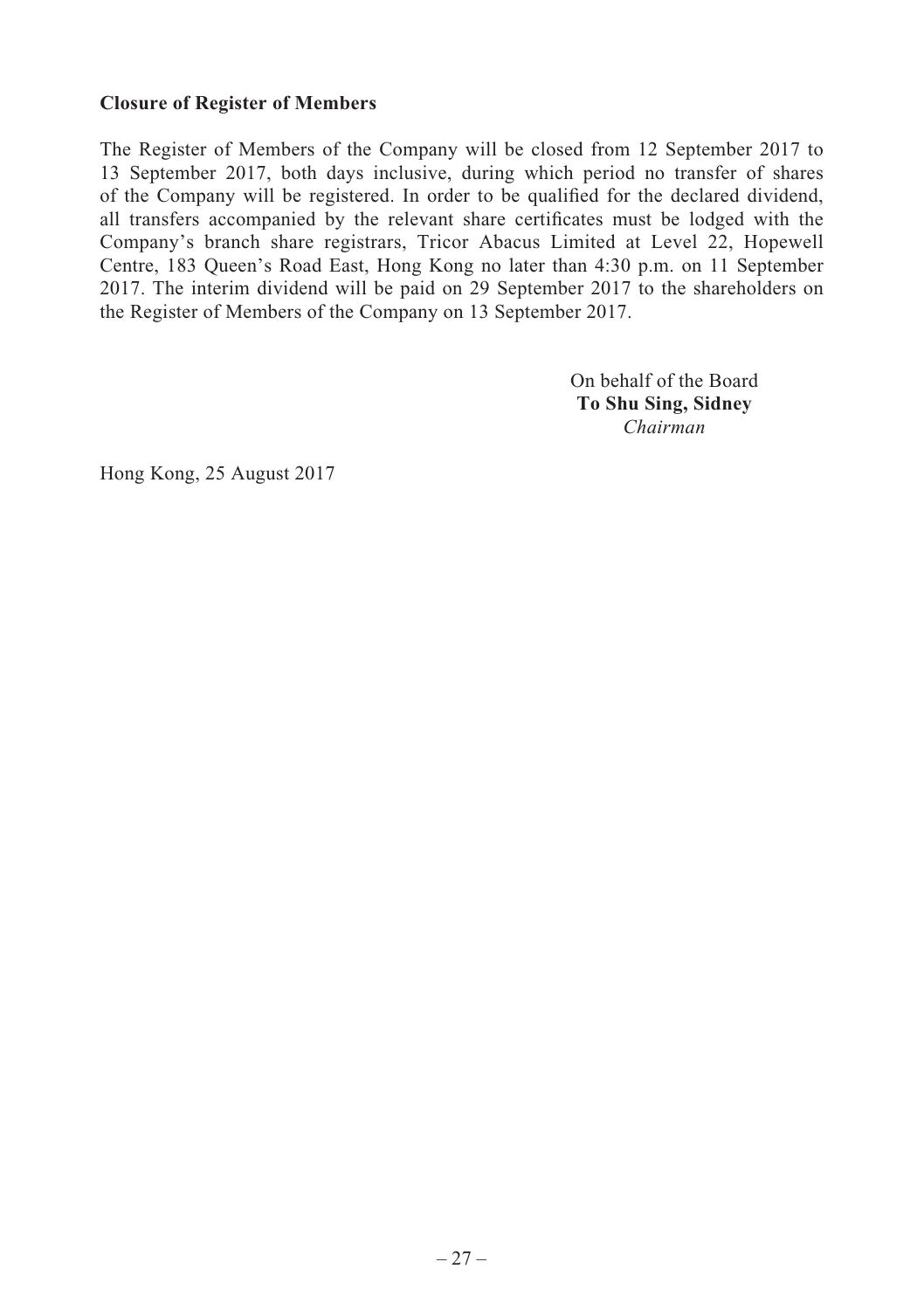# **CORPORATE INFORMATION**

#### *Directors*

TO Shu Sing, Sidney *(Chairman)* CHAN Kong Keung, Stephen *(Executive Director)* CHENG Bing Kin, Alain *(Executive Director)* CHOW Yu Chun, Alexander  *(Independent Non-executive Director)* LEE Ching Kwok, Rin  *(Independent Non-executive Director)* YANG, Victor *(Independent Non-executive Director)*

*Company Secretary* NG Ka Yan

### *Registered Office*

Clarendon House 2 Church Street Hamilton HM 11 Bermuda

# **Principal Office**

23/F., The Toy House 100 Canton Road Tsimshatsui Kowloon, Hong Kong

### *Auditors*

Grant Thornton Hong Kong Limited *Certified Public Accountants* 

*Legal Advisors* Conyers Dill & Pearman Deacons

# *Principal Bankers*

The Bank of East Asia, Limited DBS Bank (Hong Kong) Limited Hang Seng Bank Limited UBS AG

### *Principal Share Registrars*

Codan Services Limited Clarendon House 2 Church Street Hamilton HM 11 Bermuda

### *Branch Share Registrars*

Tricor Abacus Limited Level 22 Hopewell Centre 183 Queen's Road East Hong Kong

#### *Stock Code*

The shares of Playmates Toys Limited are listed for trading on The Stock Exchange of Hong Kong Limited (Stock Code: 869)

#### *Website*

www.playmatestoys.com